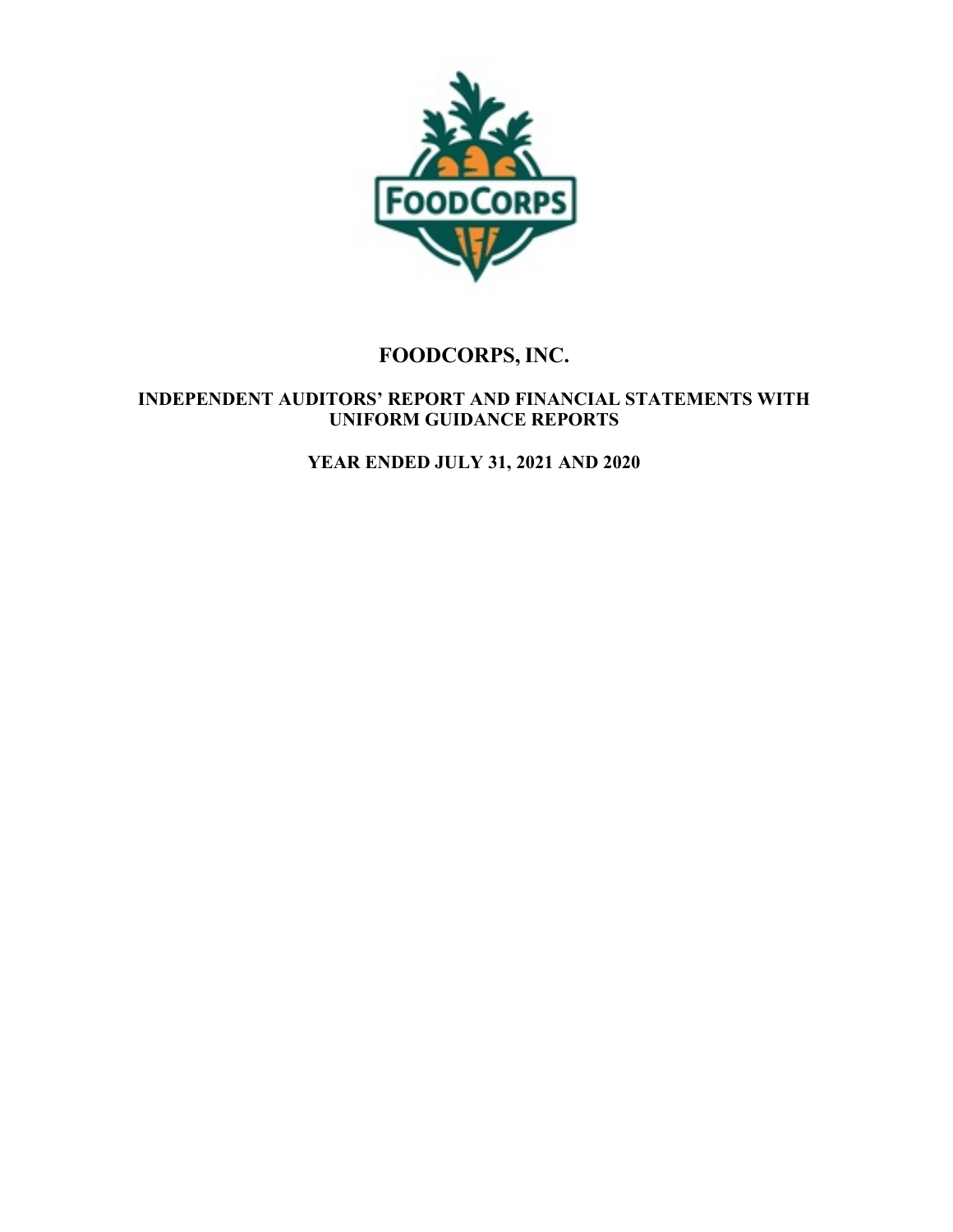# **FOODCORPS, INC. FINANCIAL STATEMENTS YEAR ENDED JULY 31, 2021 AND 2020**

# **TABLE OF CONTENTS**

## **PAGE NO.**

| <b>FINANCIAL STATEMENTS:</b>                                                                                                                                                                                   |
|----------------------------------------------------------------------------------------------------------------------------------------------------------------------------------------------------------------|
|                                                                                                                                                                                                                |
| $\overline{4}$                                                                                                                                                                                                 |
|                                                                                                                                                                                                                |
|                                                                                                                                                                                                                |
|                                                                                                                                                                                                                |
| SUPPLEMENTARY INFORMATION - UNIFORM GUIDANCE REPORTS:                                                                                                                                                          |
|                                                                                                                                                                                                                |
|                                                                                                                                                                                                                |
| Independent Auditors' Report on Internal Control Over Financial Reporting<br>and on Compliance and Other Matters Based on an Audit of Financial<br>Statements Performed in Accordance with Government Auditing |
| Independent Auditors' Report on Compliance for Each Major<br>Program and on Internal Control Over Compliance                                                                                                   |
|                                                                                                                                                                                                                |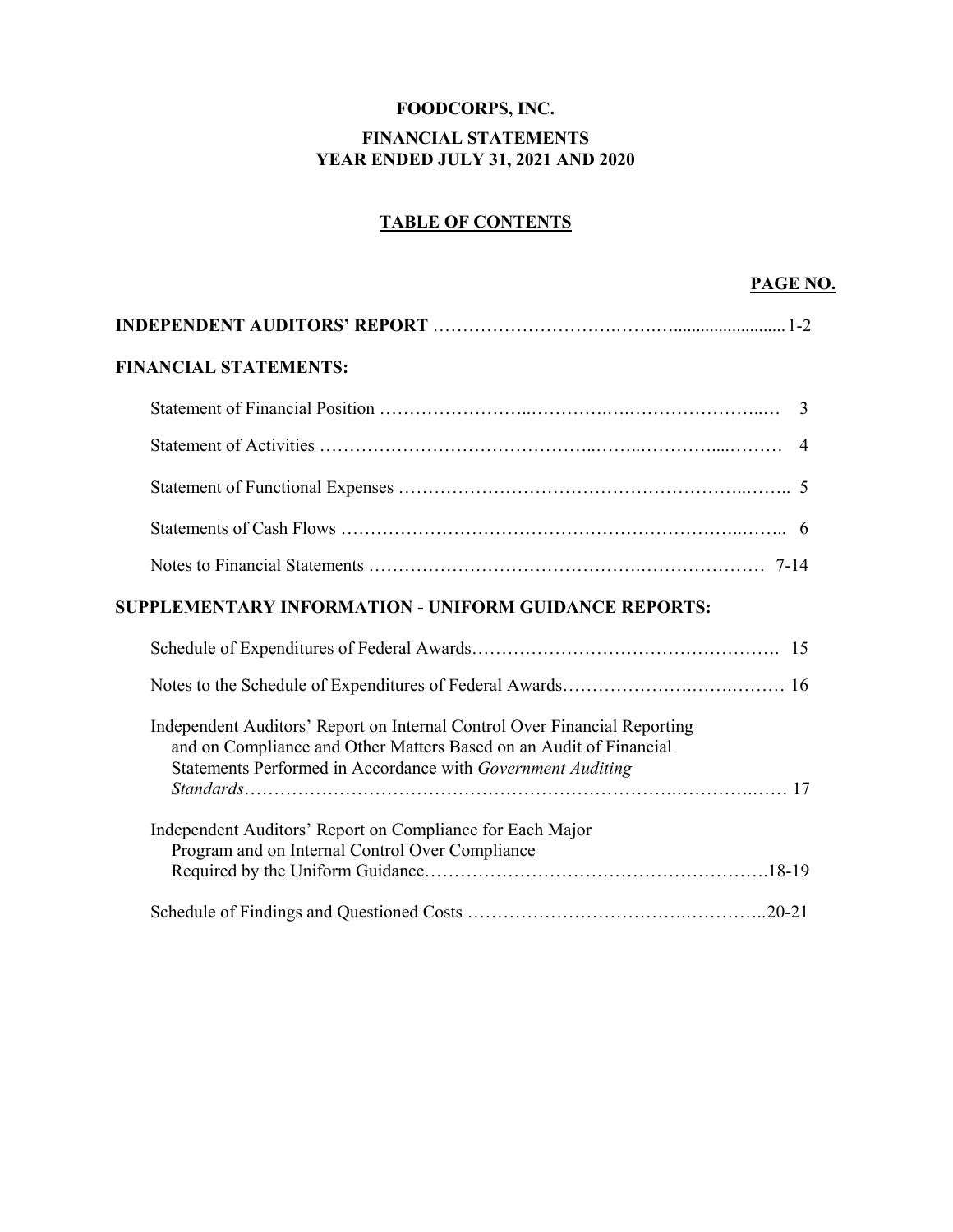

12 West 32nd Street, 10th Floor New York, NY 10001

(212) 563-2525 Fax: 212 563-3549 www.randmcpa.com

## **INDEPENDENT AUDITORS' REPORT**

Board of Directors FoodCorps, Inc. New York, New York

#### **Report on the Financial Statements**

We have audited the accompanying financial statements of FoodCorps, Inc. (a nonprofit organization), which comprise the statement of financial position as of July 31, 2021, and the related statements of activities, functional expenses and cash flows for the year then ended, and the related notes to the financial statements.

#### **Management's Responsibility for the Financial Statements**

Management is responsible for the preparation and fair presentation of these financial statements in accordance with accounting principles generally accepted in the United States of America; this includes the design, implementation, and maintenance of internal control relevant to the preparation and fair presentation of financial statements that are free from material misstatement, whether due to fraud or error.

#### **Auditors' Responsibility**

Our responsibility is to express an opinion on these financial statements based on our audit. We conducted our audit in accordance with auditing standards generally accepted in the United States of America and the standards applicable to financial audits contained in Government Auditing Standards, issued by the Comptroller General of the United States. Those standards require that we plan and perform the audit to obtain reasonable assurance about whether the financial statements are free from material misstatement.

An audit involves performing procedures to obtain audit evidence about the amounts and disclosures in the financial statements. The procedures selected depend on the auditor's judgment, including the assessment of the risks of material misstatement of the financial statements, whether due to fraud or error. In making those risk assessments, the auditor considers internal control relevant to the entity's preparation and fair presentation of the financial statements in order to design audit procedures that are appropriate in the circumstances, but not for the purpose of expressing an opinion on the effectiveness of the entity's internal control. Accordingly, we express no such opinion. An audit also includes evaluating the appropriateness of accounting policies used and the reasonableness of significant accounting estimates made by management, as well as evaluating the overall presentation of the financial statements.

We believe that the audit evidence we have obtained is sufficient and appropriate to provide a basis for our audit opinion.

#### **Opinion**

In our opinion, the financial statements referred to above present fairly, in all material respects, the financial position of FoodCorps, Inc. as of July 31, 2021, and the changes in its net assets and its cash flows for the year then ended in accordance with accounting principles generally accepted in the United States of America.

#### **Report on Summarized Comparative Information**

We have previously audited the FoodCorps, Inc.'s July 31, 2020 financial statements, and we expressed an unmodified audit opinion on those audited financial statements in our report dated March 9, 2021. In our opinion, the summarized comparative information presented herein as of and for the year ended July 31, 2020 is consistent, in all material respects, with the audited financial statements from which it has been derived.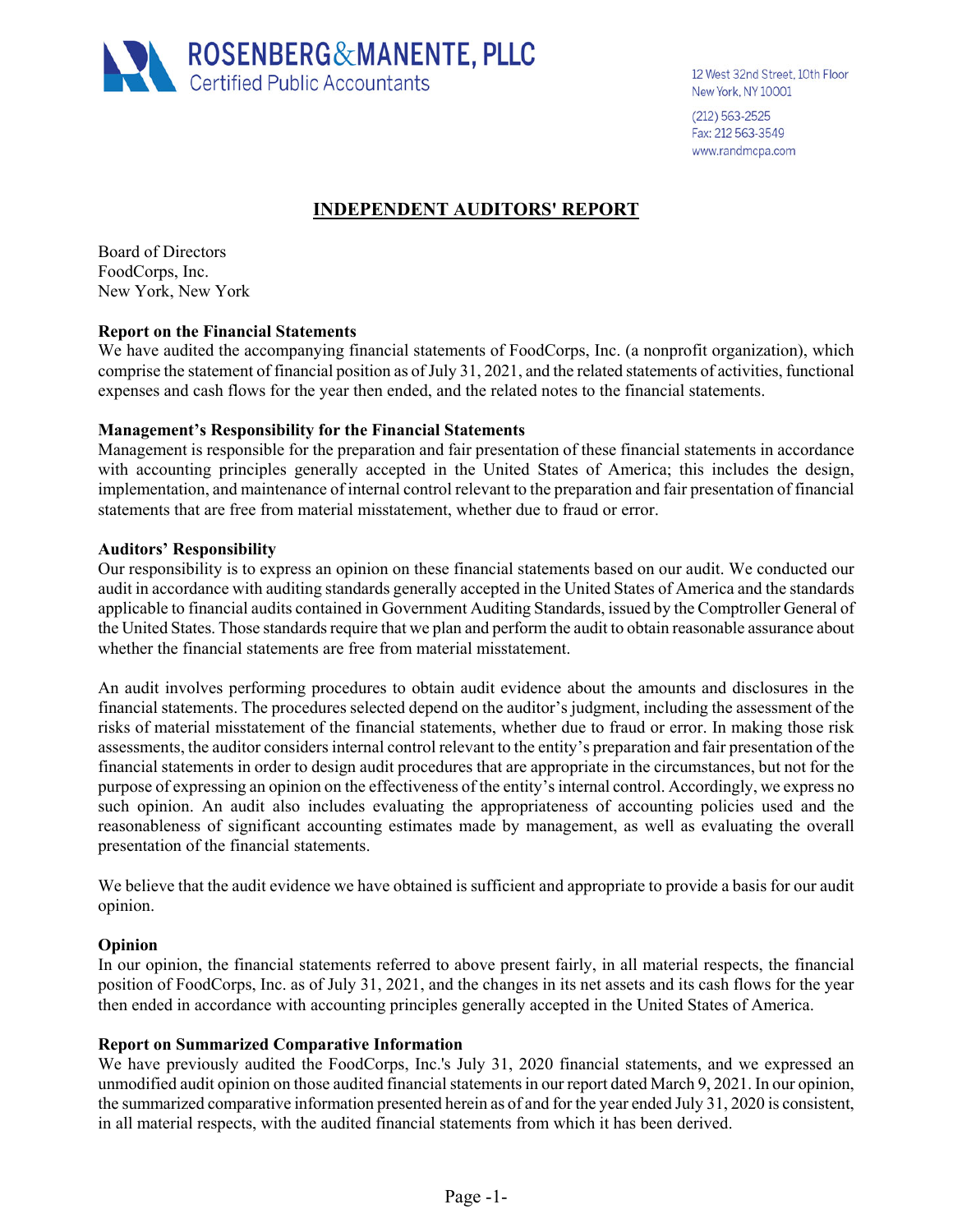# INDEPENDENT AUDITORS' REPORT

#### **Other Matters**

Our audit was conducted for the purpose of forming an opinion on the financial statements as a whole. The accompanying schedule of expenditures of federal awards, as required by Title 2 U.S. *Code of Federal Regulations* (CFR) Part 200, *Uniform Administrative Requirements, Cost Principles, and Audit Requirements for Federal Awards*, is presented for purposes of additional analysis and is not a required part of the financial statements. Such information is the responsibility of management and was derived from and relates directly to the underlying accounting and other records used to prepare the financial statements. The information has been subjected to the auditing procedures applied in the audit of the financial statements and certain additional procedures, including comparing and reconciling such information directly to the underlying accounting and other records used to prepare the financial statements or to the financial statements themselves, and other additional procedures in accordance with auditing standards generally accepted in the United States of America. In our opinion, the information is fairly stated, in all material respects, in relation to the financial statements as a whole.

#### **Other Reporting Required by** *Government Auditing Standards*

In accordance with *Government Auditing Standards*, we have also issued our reports dated March 15, 2022, on our consideration of FoodCorps Inc.'s internal control over financial reporting and on our tests of its compliance with certain provisions of laws, regulations, contracts, and grant agreements and other matters. The purpose of that report is to describe the scope of our testing of internal control over financial reporting and compliance and the results of that testing, and not to provide an opinion on the effectiveness of FoodCorps, Inc.'s internal control over financial reporting or on compliance. That report is an integral part of an audit performed in accordance with *Government Auditing Standards* in considering FoodCorps Inc.'s internal control over financial reporting and compliance.

Rosenberg + Manente PLLC

Rosenberg and Manente, PLLC Certified Public Accountants New York, New York

March 15, 2022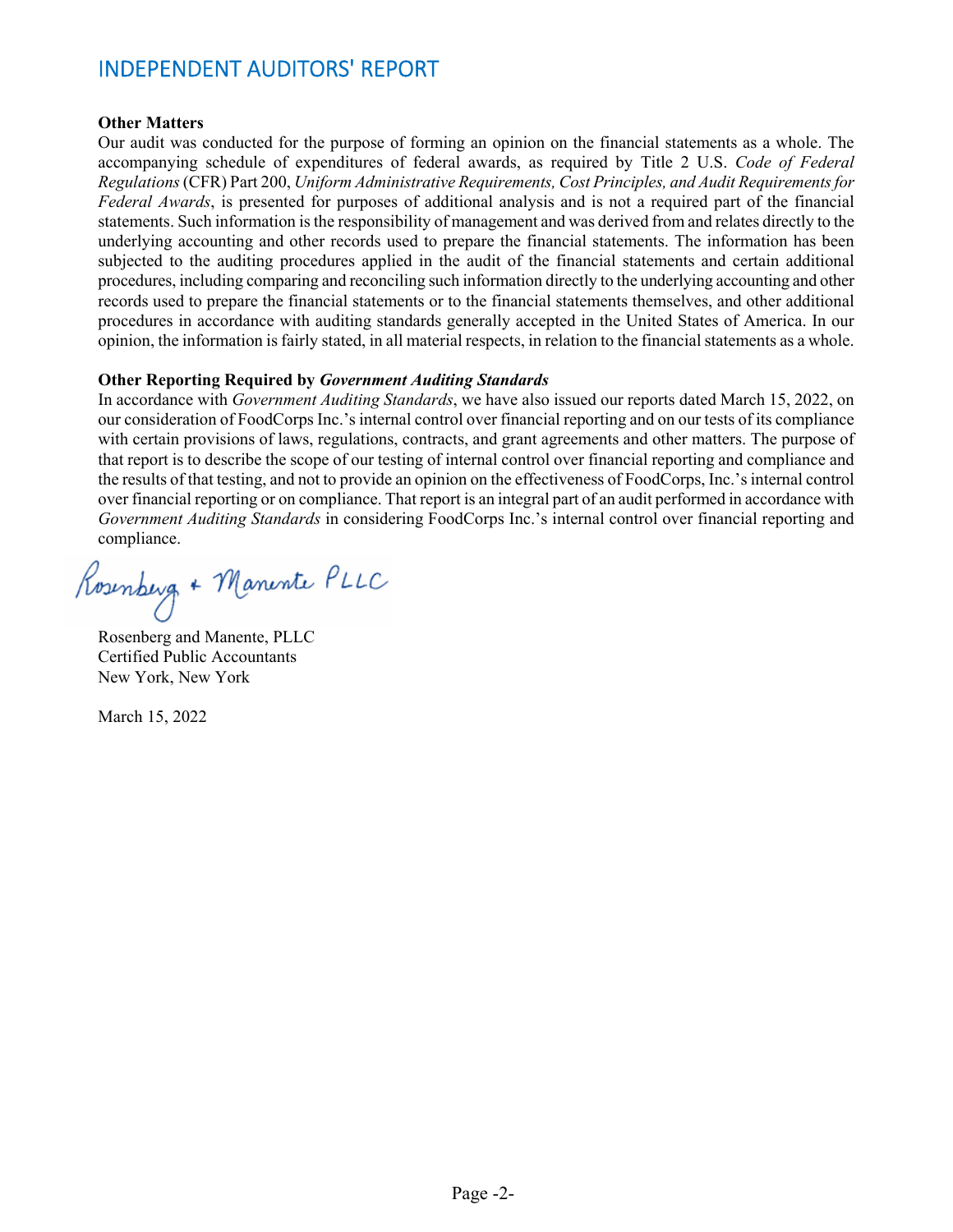#### **STATEMENTS OF FINANCIAL POSITION JULY 31, 2021 AND 2020**

|                                                                                                                                                                                                        | 2021                                                                     | 2020                                                                    |
|--------------------------------------------------------------------------------------------------------------------------------------------------------------------------------------------------------|--------------------------------------------------------------------------|-------------------------------------------------------------------------|
| <b>ASSETS</b>                                                                                                                                                                                          |                                                                          |                                                                         |
| <b>CURRENT ASSETS</b>                                                                                                                                                                                  |                                                                          |                                                                         |
| Cash and Cash Equivalents<br>Contribution and Grant Receivables, Net<br><b>Government Grant Receivables</b><br>Program Service Fees and Other Receivables<br><b>Employee Loans</b><br>Prepaid Expenses | \$<br>8,646,208<br>1,224,987<br>1,206,103<br>68,404<br>15,646<br>167,163 | 5,429,878<br>S.<br>5,023,302<br>947,838<br>104,006<br>16,271<br>165,643 |
| <b>TOTAL CURRENT ASSETS</b>                                                                                                                                                                            | 11,328,511                                                               | 11,686,938                                                              |
| <b>LONG TERM ASSETS</b>                                                                                                                                                                                |                                                                          |                                                                         |
| Contribution and Grant Receivables, Net                                                                                                                                                                | 1,363,247                                                                | 2,232,675                                                               |
| <b>TOTAL LONG TERM ASSETS</b>                                                                                                                                                                          | 1,363,247                                                                | 2,232,675                                                               |
| <b>FIXED ASSETS</b>                                                                                                                                                                                    |                                                                          |                                                                         |
| Property and Equipment, Net                                                                                                                                                                            | 34,043                                                                   | 89,143                                                                  |
| <b>TOTAL FIXED ASSETS</b>                                                                                                                                                                              | 34,043                                                                   | 89,143                                                                  |
| <b>OTHER ASSETS</b>                                                                                                                                                                                    |                                                                          |                                                                         |
| <b>Security Deposit</b>                                                                                                                                                                                | 37,607                                                                   | 38,592                                                                  |
| <b>TOTAL OTHER ASSETS</b>                                                                                                                                                                              | 37,607                                                                   | 38,592                                                                  |
| <b>TOTAL ASSETS</b>                                                                                                                                                                                    | \$12,763,408                                                             | \$14,047,348                                                            |
|                                                                                                                                                                                                        |                                                                          |                                                                         |
| <b>LIABILITIES AND NET ASSETS</b><br><b>CURRENT LIABILITIES</b>                                                                                                                                        |                                                                          |                                                                         |
|                                                                                                                                                                                                        |                                                                          |                                                                         |
| Accounts Payable<br><b>Accrued Expenses</b>                                                                                                                                                            | \$<br>79,114<br>69,419                                                   | \$<br>55,542<br>66,416                                                  |
| Credit Cards Payable                                                                                                                                                                                   | 56,050                                                                   | 63,380                                                                  |
| Accrued Salaries and Related Expenses                                                                                                                                                                  | 428,772                                                                  | 327,038                                                                 |
| Accrued Paid Time Off                                                                                                                                                                                  | 495,077                                                                  | 417,777                                                                 |
| <b>Unearned Revenue</b>                                                                                                                                                                                | 3,750                                                                    | 12,500                                                                  |
| Deferred Rent - Current Portion                                                                                                                                                                        |                                                                          | 2,534                                                                   |
| TOTAL CURRENT LIABILITIES                                                                                                                                                                              | 1,132,182                                                                | 945,187                                                                 |
| <b>LONG-TERM LIABILITIES</b>                                                                                                                                                                           |                                                                          |                                                                         |
| Deferred Rent                                                                                                                                                                                          | 88,602                                                                   | 86,068                                                                  |
| SBA - Paycheck Protection Program                                                                                                                                                                      |                                                                          | 2,266,400                                                               |
| <b>TOTAL LONG-TERM LIABILITIES</b>                                                                                                                                                                     | 88,602                                                                   | 2,352,468                                                               |
| <b>TOTAL LIABILITIES</b>                                                                                                                                                                               | 1,220,784                                                                | 3,297,655                                                               |
| <b>NET ASSETS</b>                                                                                                                                                                                      |                                                                          |                                                                         |
|                                                                                                                                                                                                        |                                                                          |                                                                         |
| <b>Without Donor Restrictions</b><br><b>With Donor Restrictions</b>                                                                                                                                    | 5,451,105                                                                | 3,422,490                                                               |
| <b>TOTAL NET ASSETS</b>                                                                                                                                                                                | 6,091,519                                                                | 7,327,203                                                               |
|                                                                                                                                                                                                        | 11,542,624                                                               | 10,749,693                                                              |
| <b>TOTAL LIABILITIES AND NET ASSETS</b>                                                                                                                                                                | \$12,763,408                                                             | \$14,047,348                                                            |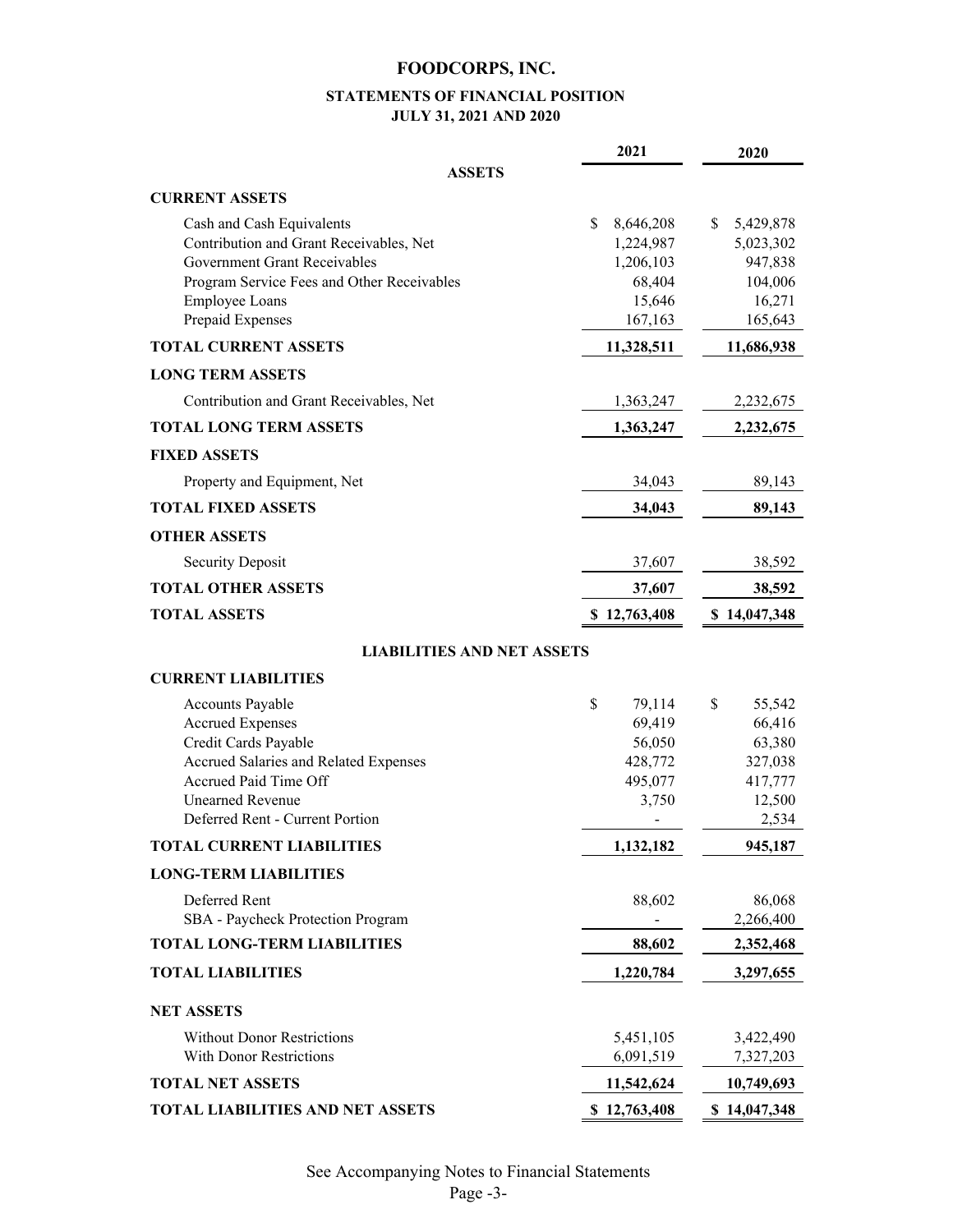#### **FOR THE YEAR ENDED JULY 31, 2021 STATEMENT OF ACTIVITIES FOODCORPS, INC. (With Comparative Totals for the Year Ended July 31, 2020)**

|                                                                                                      | <b>JULY 31, 2021</b> |                                                                                         |    | <b>JULY 31, 2020</b> |              |            |              |            |
|------------------------------------------------------------------------------------------------------|----------------------|-----------------------------------------------------------------------------------------|----|----------------------|--------------|------------|--------------|------------|
|                                                                                                      |                      | <b>WITHOUT DONOR</b><br><b>WITH DONOR</b><br><b>RESTRICTIONS</b><br><b>RESTRICTIONS</b> |    |                      | <b>TOTAL</b> |            | <b>TOTAL</b> |            |
| REVENUES, GAINS AND OTHER SUPPORT                                                                    |                      |                                                                                         |    |                      |              |            |              |            |
| <b>Government Grants</b>                                                                             | \$                   | 3,275,225                                                                               | \$ |                      | \$           | 3,275,225  | \$           | 3,165,387  |
| Contributions and Grants                                                                             |                      | 4,129,598                                                                               |    | 6,625,865            |              | 10,755,463 |              | 15,052,861 |
| Program Service Revenue                                                                              |                      | 1,290,053                                                                               |    |                      |              | 1,290,053  |              | 1,682,388  |
| Donated Professional Services and Gifts In-Kind                                                      |                      | 15,277                                                                                  |    |                      |              | 15,277     |              | 15,000     |
| <b>Royalty Fees</b>                                                                                  |                      | 50,000                                                                                  |    |                      |              | 50,000     |              | 130,000    |
| SBA - Paycheck Protection Program Grant                                                              |                      |                                                                                         |    | 2,266,400            |              | 2,266,400  |              |            |
| Other Income                                                                                         |                      | 1,768                                                                                   |    |                      |              | 1,768      |              | 10,330     |
| <b>Total Revenues, Gains and Other Support Before the</b><br><b>Release of Restricted Net Assets</b> |                      | 8,761,921                                                                               |    | 8,892,265            |              | 17,654,186 |              | 20,055,966 |
| <b>Net Assets Released from Restrictions</b>                                                         |                      |                                                                                         |    |                      |              |            |              |            |
| Satisfaction of Time and Program Restrictions                                                        |                      | 10,127,949                                                                              |    | (10, 127, 949)       |              |            |              |            |
| <b>Total Revenue, Gains and Other Support</b>                                                        |                      | 18,889,870                                                                              |    | (1, 235, 684)        |              | 17,654,186 |              | 20,055,966 |
| <b>EXPENSES</b>                                                                                      |                      |                                                                                         |    |                      |              |            |              |            |
| <b>Program Services</b>                                                                              |                      | 12,808,360                                                                              |    |                      |              | 12,808,360 |              | 14,454,581 |
| <b>Supporting Services</b>                                                                           |                      |                                                                                         |    |                      |              |            |              |            |
| Management and General                                                                               |                      | 2,871,903                                                                               |    |                      |              | 2,871,903  |              | 1,825,525  |
| Fundraising                                                                                          |                      | 1,180,992                                                                               |    |                      |              | 1,180,992  |              | 3,041,700  |
| <b>Total Supporting Services</b>                                                                     |                      | 4,052,895                                                                               |    |                      |              | 4,052,895  |              | 4,867,225  |
| <b>Total Expenses</b>                                                                                |                      | 16,861,255                                                                              |    |                      |              | 16,861,255 |              | 19,321,806 |
| <b>CHANGES IN NET ASSETS</b>                                                                         |                      | 2,028,615                                                                               |    | (1,235,684)          |              | 792,931    |              | 734,160    |
| NET ASSETS, BEGINNING OF YEAR                                                                        |                      | 3,422,490                                                                               |    | 7,327,203            |              | 10,749,693 |              | 10,015,533 |
| <b>NET ASSETS, END OF YEAR</b>                                                                       | S                    | 5,451,105                                                                               | \$ | 6,091,519            | S            | 11,542,624 | S            | 10,749,693 |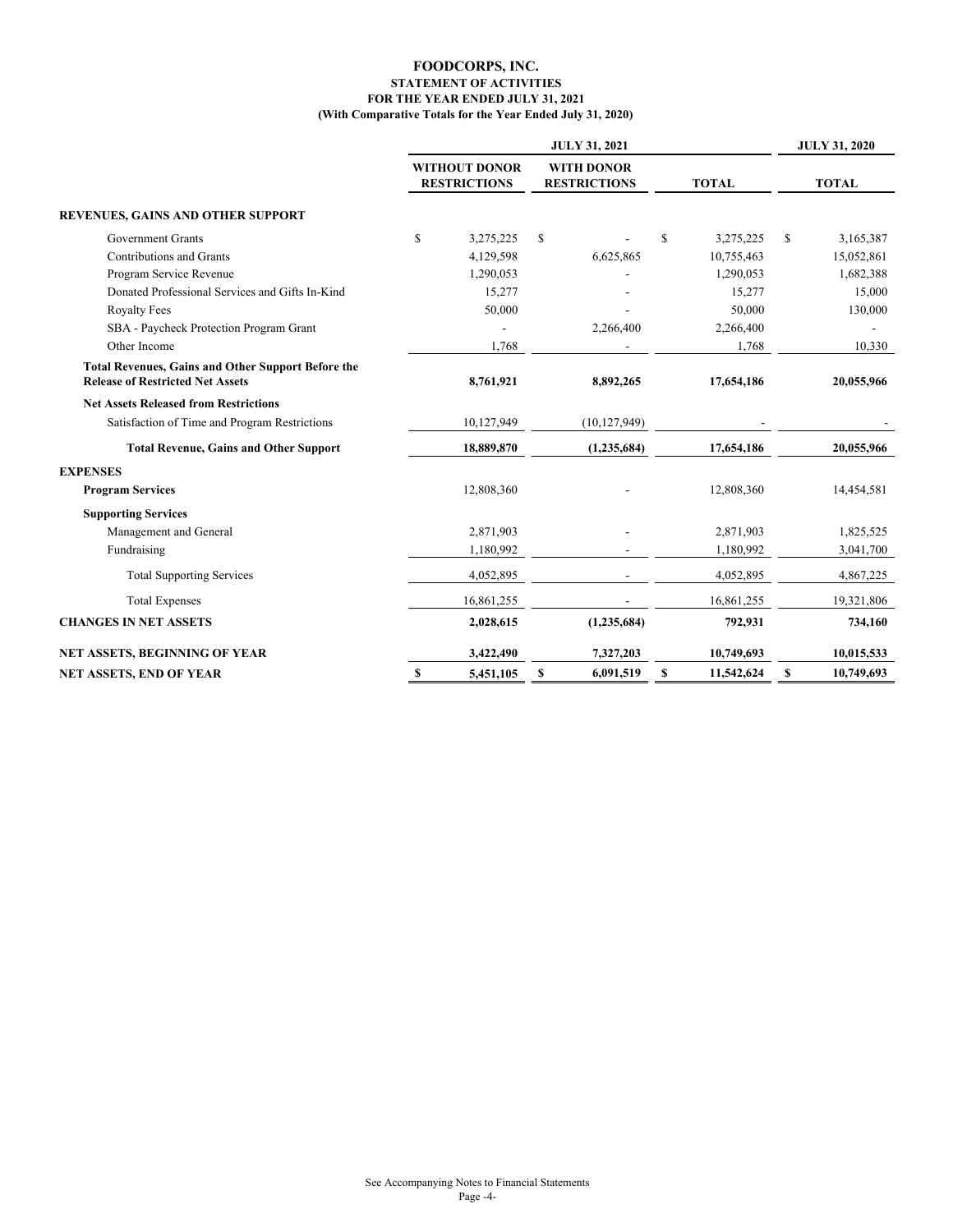# **FOODCORPS, INC. FOR THE YEAR ENDED JULY 31, 2021 STATEMENT OF FUNCTIONAL EXPENSES**

**(With Comparative Totals for the Year Ended July 31, 2020)**

|                                                                  |                 |                          | <b>JULY 31, 2021</b> |                  | <b>JULY 31, 2020</b> |
|------------------------------------------------------------------|-----------------|--------------------------|----------------------|------------------|----------------------|
|                                                                  |                 | Management               |                      |                  |                      |
|                                                                  | Program         | and                      |                      |                  |                      |
|                                                                  | <b>Services</b> | General                  | Fundraising          | <b>Total</b>     | <b>Total</b>         |
| <b>Personal Service Expenses</b>                                 |                 |                          |                      |                  |                      |
| Salaries and Temporary Services                                  | \$<br>9,211,408 | S<br>2,025,902           | S<br>662,104         | \$<br>11,899,414 | \$<br>12,597,866     |
| <b>Employee Benefits</b>                                         | 1,323,535       | 291,088                  | 95,134               | 1,709,757        | 1,702,983            |
| Payroll Taxes                                                    | 700,516         | 154,066                  | 50,352               | 904,934          | 946,207              |
| <b>Research and Evaluation</b>                                   |                 |                          |                      |                  |                      |
| Research and Evaluation Consultants                              | 71,712          |                          |                      | 71,712           | 30,195               |
| Database Hosting and Maintenance                                 | 7,436           |                          | 6,666                | 14,102           | 24,323               |
| <b>Building and Occupancy</b>                                    |                 |                          |                      |                  |                      |
| Rent                                                             | 277,186         | 101,999                  | 153,466              | 532,651          | 661,888              |
| <b>Utilities</b>                                                 | 7,817           | 17,021                   | 5,415                | 30,253           | 44,273               |
|                                                                  |                 |                          |                      |                  |                      |
| <b>Technology and Communications</b><br>Website, Press and Media |                 | ÷,                       |                      |                  | 962                  |
| Photo and Video                                                  | 68,958          |                          | 67,320               | 136,278          |                      |
|                                                                  | 636             |                          | 7                    | 643<br>39,064    | 5,722                |
| Telephone and Internet<br>Consulting                             | 34,879<br>9,582 | 1,522<br>36,730          | 2,663<br>12,478      | 58,790           | 22,213<br>287,813    |
|                                                                  |                 | 10,804                   | 18,908               | 277,315          | 283,133              |
| <b>Computer Expenses</b><br>Depreciation                         | 247,603         |                          |                      |                  |                      |
|                                                                  | 49,196          | 2,147                    | 3,757                | 55,100           | 57,657               |
| <b>Training and Staff Development</b>                            |                 |                          |                      |                  |                      |
| Consulting                                                       | 58,209          | $\overline{\phantom{a}}$ | 250                  | 58,459           | 89,455               |
| Uniforms                                                         | 25,156          |                          |                      | 25,156           | 3,447                |
| Conferences                                                      | 11,437          |                          | 1,258                | 12,695           | 216,818              |
| Travel, Meals and Lodging                                        | 91,308          | 3,805                    | $\overline{a}$       | 95,113           | 577,300              |
| Printing                                                         | 16,015          | 553                      | 2,360                | 18,928           | 40,024               |
| Other Training and Staff Development                             | 56,794          | 2,478                    | 4,337                | 63,609           | 31,909               |
| <b>Administrative and Other</b>                                  |                 |                          |                      |                  |                      |
| Compliance                                                       | 37,231          | 1,625                    | 2,843                | 41,699           | 33,118               |
| Consulting                                                       | 65,518          | 44,520                   | 65,393               | 175,431          | 431,482              |
| Grants to Other Organizations                                    | 67,000          | $\overline{a}$           |                      | 67,000           | 36,665               |
| Insurance and Other Administrative Expenses                      | 55,938          | 9,890                    | 4,817                | 70,645           | 92,163               |
| Payroll, Bank and Merchant Processing                            |                 | 7,363                    | $\overline{a}$       | 7,363            | 5,743                |
| Postage and Delivery                                             | 12,419          | 2,187                    | 936                  | 15,542           | 15,450               |
| Professional Fees                                                | 119,486         | 78,114                   | 9,247                | 206,847          | 387,268              |
| Supplies and Reference Materials                                 | 145,978         | 25,829                   | 10,349               | 182,156          | 187,909              |
| Travel, Meals and Lodging                                        | 35,407          | 742                      | 932                  | 37,081           | 429,898              |
| <b>Bad Debt Expense</b>                                          |                 | 53,518                   |                      | 53,518           | 77,922               |
| <b>Total Expenses</b>                                            | 12,808,360<br>S | \$<br>2,871,903          | 1,180,992<br>\$      | \$<br>16,861,255 | \$<br>19,321,806     |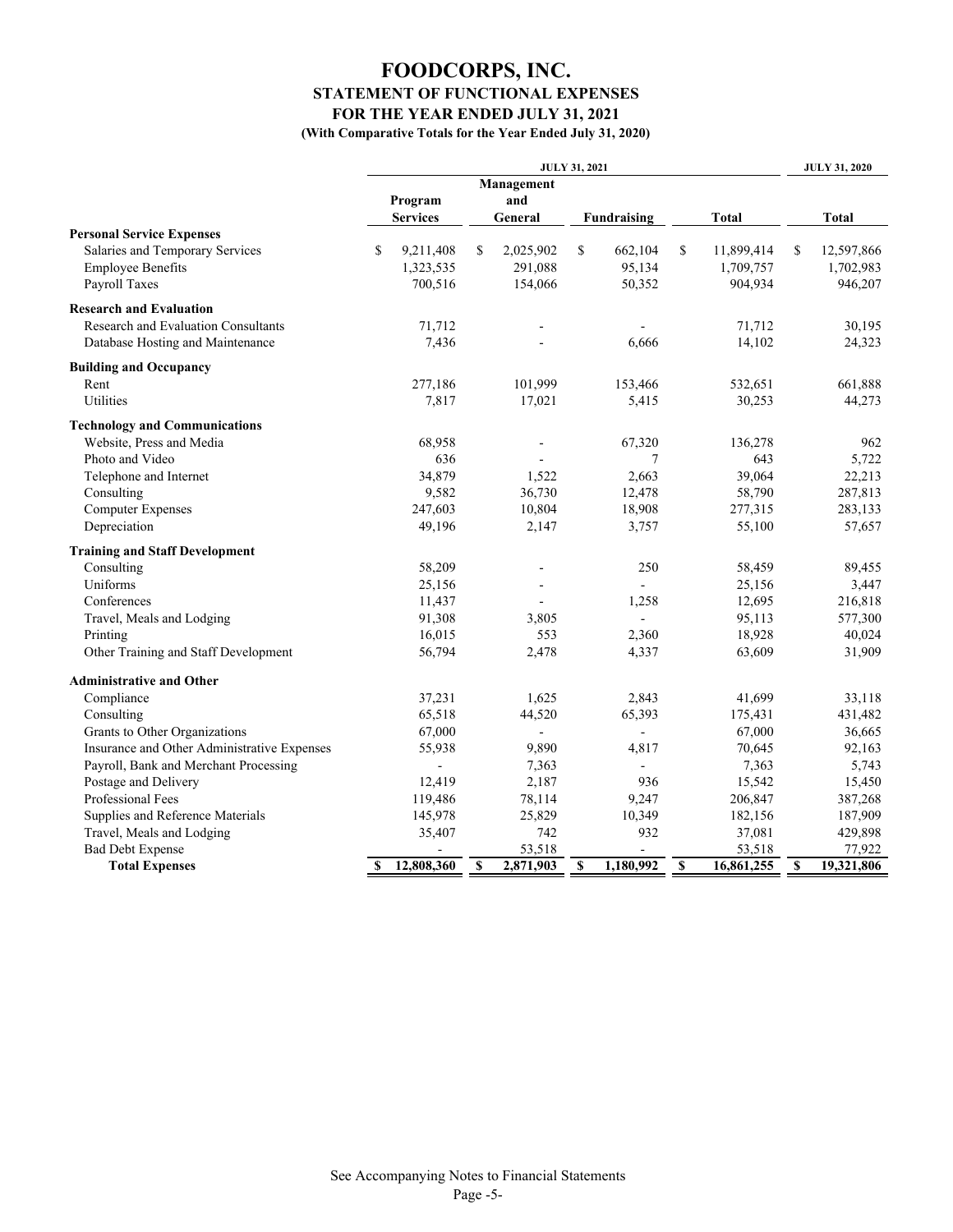## **STATEMENTS OF CASH FLOWS FOR THE YEARS ENDED JULY 31, 2021 AND 2020**

|                                                                     | 2021            | 2020            |
|---------------------------------------------------------------------|-----------------|-----------------|
| <b>CASH FLOW FROM OPERATING ACTIVITIES</b><br>Changes in Net Assets | \$<br>792,931   | \$<br>734,160   |
| <b>Adjustments to Reconcile Changes in Net Assets</b>               |                 |                 |
| to Net Cash Provided by (used in) Operating Activities:             |                 |                 |
| Depreciation                                                        | 55,100          | 57,657          |
| <b>SBA - Payroll Protection Program Grant Forgiveness</b>           | (2,266,400)     |                 |
| Decrease (Increase) in:                                             |                 |                 |
| <b>Contribution and Grant Receivables</b>                           | 4,667,743       | (1,528,632)     |
| <b>Government Grant Receivables</b>                                 | (258, 265)      | (581,079)       |
| Program Service Fees and Other Receivables                          | 35,602          | 77,279          |
| Employee Loan                                                       | 625             | (16,271)        |
| Prepaid Expenses                                                    | (1,520)         | 413,116         |
| <b>Security Deposits</b>                                            | 985             | 11,791          |
| Increase (Decrease) in:                                             |                 |                 |
| Accounts Payable and Accrued Expenses                               | 26,575          | (142, 587)      |
| Credit Cards Payable                                                | (7, 330)        | (125,985)       |
| Accrued Salaries and Related Expenses                               | 101,734         | 65,081          |
| <b>Accrued Paid Time Off</b>                                        | 77,300          | 98,788          |
| <b>Unearned Revenue</b>                                             | (8,750)         | (34, 656)       |
| Deferred Rent                                                       |                 | 7,909           |
| NET CASH PROVIDED BY (USED IN) OPERATING ACTIVITIES                 | 3,216,330       | (963, 429)      |
| <b>CASH FLOWS FROM INVESTING ACTIVITIES</b>                         |                 |                 |
| Purchases of Property and Equipment                                 |                 | (8,591)         |
| <b>NET CASH USED IN INVESTING ACTIVITIES</b>                        |                 | (8,591)         |
| <b>CASH FLOWS FROM FINANCING ACTIVITIES</b>                         |                 |                 |
| Proceeds from SBA - Payroll Protection Program                      |                 | 2,266,400       |
| NET CASH PROVIDED BY FINANCING ACTIVITIES                           |                 | 2,266,400       |
| NET INCREASE IN CASH AND CASH EQUIVALENTS                           | 3,216,330       | 1,294,380       |
| CASH AND CASH EQUIVALENTS - BEGINNING OF YEAR                       | 5,429,878       | 4,135,498       |
| CASH AND CASH EQUIVALENTS - END OF YEAR                             | \$<br>8,646,208 | \$<br>5,429,878 |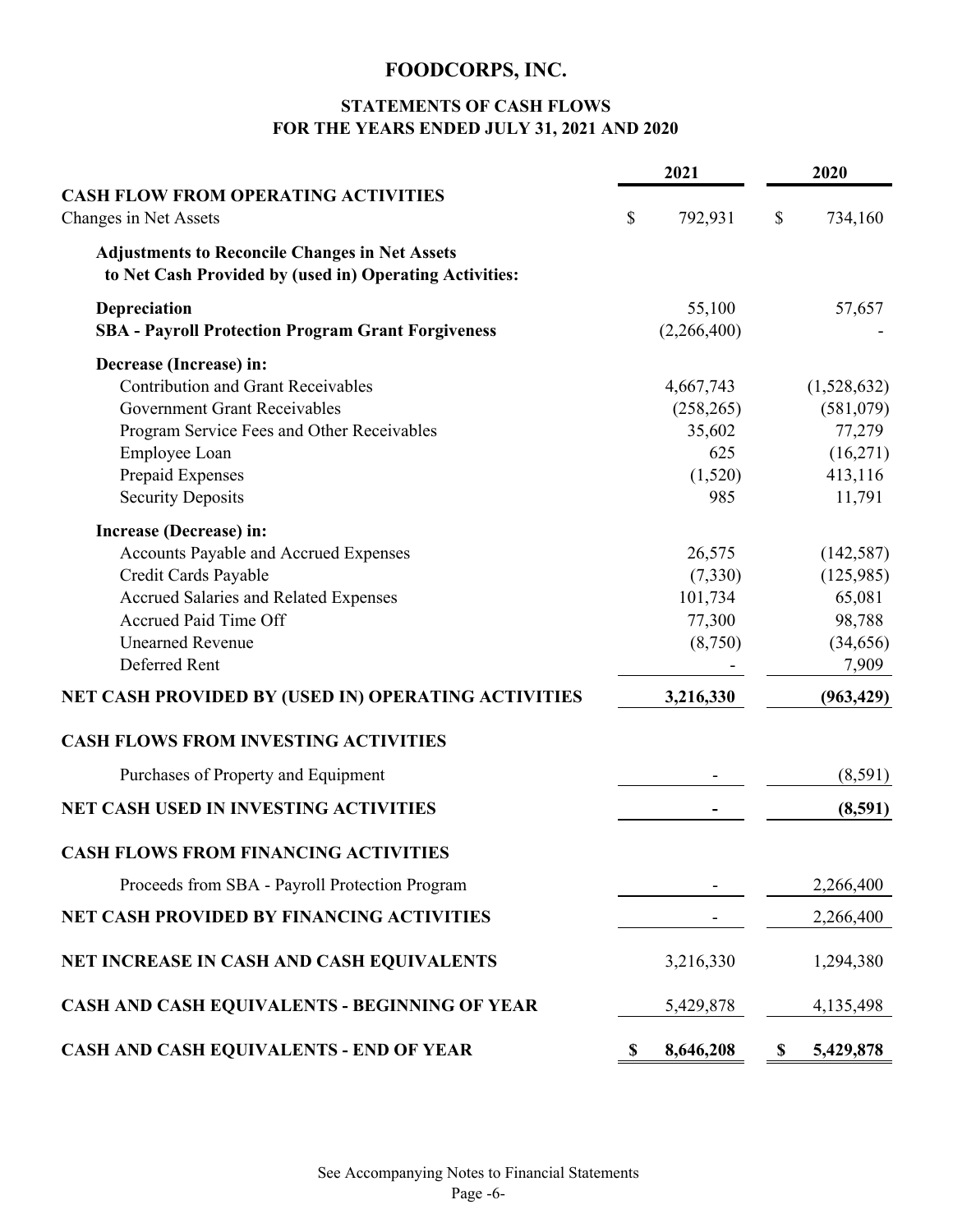#### **NOTES TO FINANCIAL STATEMENTS FOR THE YEARS ENDED JULY 31, 2021 AND 2020**

#### **NOTE 1 - NATURE OF ORGANIZATION**

FoodCorps, Inc.is a New York nonprofit corporation chartered on November 15, 2010. Through its national staff, partner organizations and the network of emerging leaders in its AmeriCorps public service program, FoodCorps seeks to connect children to healthy food in school. FoodCorps is a nonprofit public charity recognized under section  $501(c)$  (3) of the IRS code.

FoodCorps fielded its tenth class of leaders during the fiscal period under audit, supporting 220 service members throughout their yearlong term of service and working across 16 states and Washington D.C. to meet the Organization's mission. Together with communities, FoodCorps serves to connect children to healthy food in school.

Hands-On Learning:

- Taught 8,944 kids for 10+ hours a tipping point to change what kids eat.
- Supported 401 gardens for immersive outdoor learning.

Healthy School Meals:

- 2,117 taste tests and promotions in the cafeteria and sent home with kids.
- 175 new foods added to the lunch line.

As a result of the COVID-19 pandemic, the fiscal 2020 and 2021 school years were unlike previous school years. As schools across the country began to close in March 2020, many FoodCorps service members shifted into remote or socially distanced service in their school communities. What these shifts in service looked like varied considerably across the service corps as they adapted to the needs of their schools and communities and attended to health and safety protocols. Some service members are recruited to assist with food distribution at their schools, sites, and local food banks, while other service members focus their efforts on maintaining their school gardens and/or developing video lessons and virtual content.

The Organization receives the majority of its funding from foundation and government grants, individual donations, corporate sponsorships, and cost-sharing payments from its nonprofit and school partner organizations.

FoodCorps Service Members are AmeriCorps members who serve with and through the Organization. Each one commits to an eleven and 1/2-month term of paid public service fostering healthy school food environments in limited-resource communities.

FoodCorps' state programs staff oversee the Organization's AmeriCorps program within their state and work closely with AmeriCorps members and Service Sites. Service Sites are community- level partners that directly supervise a service member or service team. Service Site partners can be nonprofit organizations, public schools or districts, government agencies or academic institutions.

#### **NOTE 2 - SUMMARY OF SIGNIFICANT ACCOUNTING POLICIES**

#### **Basis of Accounting**

The financial statements are prepared on the accrual basis of accounting in accordance with accounting principles generally accepted in the United States of America (GAAP).

#### **Cash and Cash Equivalents**

The Organization considers all highly liquid investments available for current use with an initial maturity of three months or less and time deposit accounts with no withdrawal restrictions other than loss of end of term interest to be cash equivalents. At July 31, 2021 and 2020, there was no restricted cash.

#### **Financial Instruments**

The Organization's financial instruments are cash and cash equivalents and contribution and grant receivable. The recorded values of cash and cash equivalents and contributions receivable approximate fair values based on their short-term nature.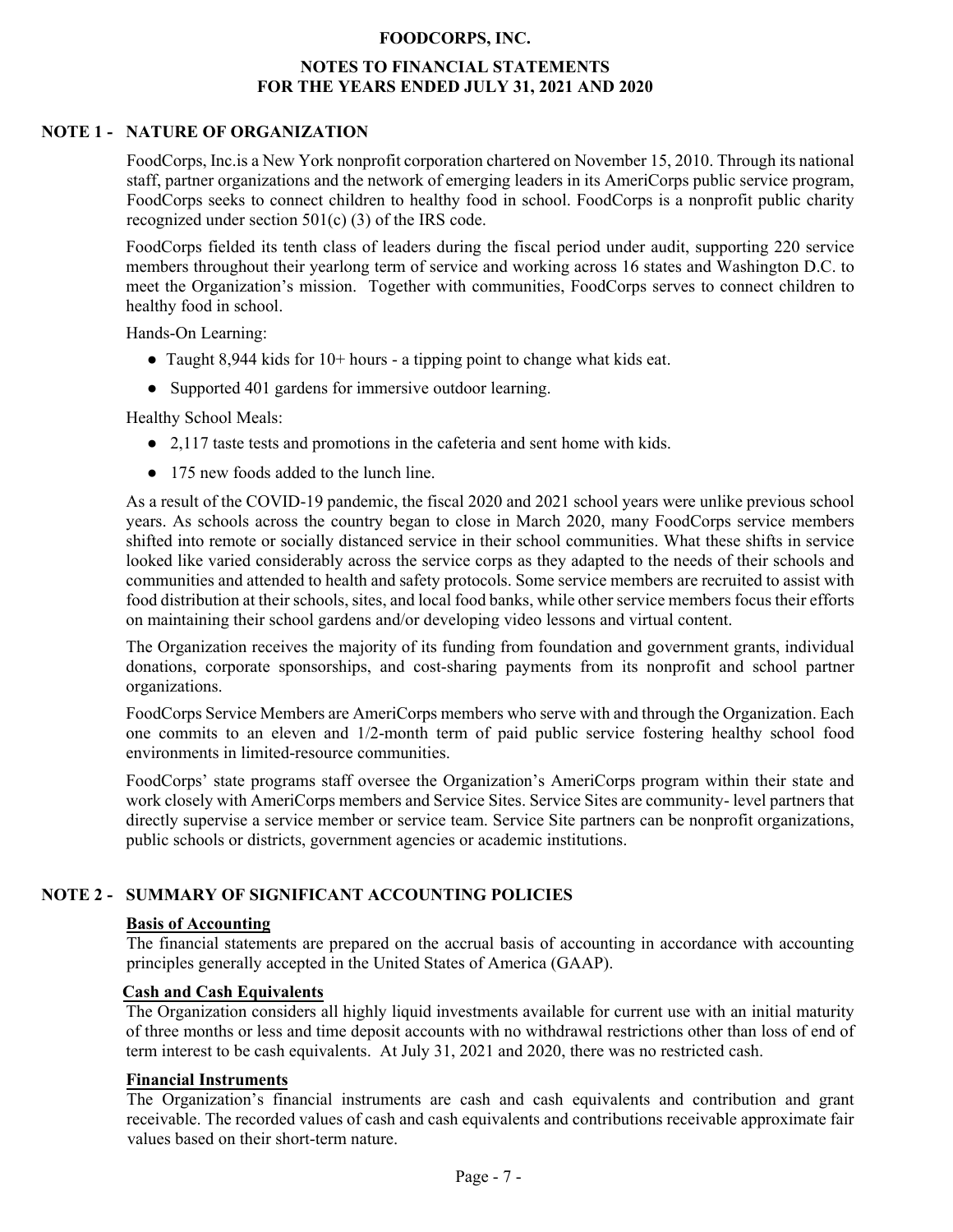#### **NOTES TO FINANCIAL STATEMENTS FOR THE YEARS ENDED JULY 31, 2021 AND 2020**

#### **NOTE 2 - SUMMARY OF SIGNIFICANT ACCOUNTING POLICIES (CONTINUED)**

#### **Contribution and Grant Receivables**

Unconditional promises to give that are expected to be collected within one year are recorded at their net realizable value. Unconditional promises to give that are expected to be collected in future years are recorded at fair value, which is measured as the present value of their future cash flows. The discounts on these amounts are computed using risk-adjusted interest rates applicable to the years in which the promises are received. Amortization of the discounts is included in contribution revenue. Conditional promises to give are not included as support until conditions are substantially met.

#### **Allowance for Doubtful Accounts**

The Organization determines whether an allowance for doubtful accounts should be provided for accounts receivable. Such estimates are based on the Organization's assessment of the aged basis of its sources, current economic conditions, subsequent receipts and historical information. Receivables are written off against the allowance for doubtful accounts when all reasonable collection efforts have been exhausted. As of July 31, 2021 and 2020, allowance for doubtful accounts totaled \$99,894 and \$56,394, respectively.

#### **Fixed Assets**

Fixed assets consist of furniture and office equipment. Fixed assets with a unit cost in excess of \$1,000 are capitalized and depreciated on a straight-line basis over their estimated useful lives, ranging from 3 to 5 years. Maintenance and repairs are expenses as incurred; major betterments are capitalized. When fixed assets are sold or retired, the related cost and accumulated depreciation is removed from the accounts and any gain or loss is included in the results of operations. The Organization reviews property and equipment for impairment when events or changes in circumstances indicate that the carrying amounts may not be recoverable. Property and equipment are written off to operations when considered impaired.

Depreciation is provided on the straight-line method over the estimated useful lives of the assets.

Furniture and Office Equipment 3 to 5 years

#### **Website and Database**

Expenditures in relation to the development, modification and maintenance of the Organization's website and database are recorded as expenses in the period in which they were incurred.

#### **Training and Staff Development**

The Organization provides training for its service members in order for them to effectively carry out its mission on the ground. As part of this training, the Organization hosts an annual national training conference and three regional training conferences. The applicable travel, meals and lodging expenses for these training conferences are, accordingly, included in program expenses in the accompanying financial statements.

#### **Employee Benefit Plan**

Eligible employees are invited to participate in the Organization's 401(k) plan. The Organization provides a 50% match on each employee's total contribution up to \$3,000 per year. Matches are assessed on a calendar year basis.

#### **Rent Expense**

The Organization records rent expense associated with its office lease on a straight-line basis over the life of the lease. The difference between the straight-line amount and the amount actually paid during the year is recorded as a liability and an expense in the accompanying financial statements.

#### **Use of Estimates**

The preparation of financial statements in conformity with accounting principles generally accepted in the United States of America requires management to make estimates and assumptions that affect the reported amounts of assets and liabilities at the date of the financial statements, and the reported amounts of revenues and expenses during the reporting period. Actual results could differ from those estimates.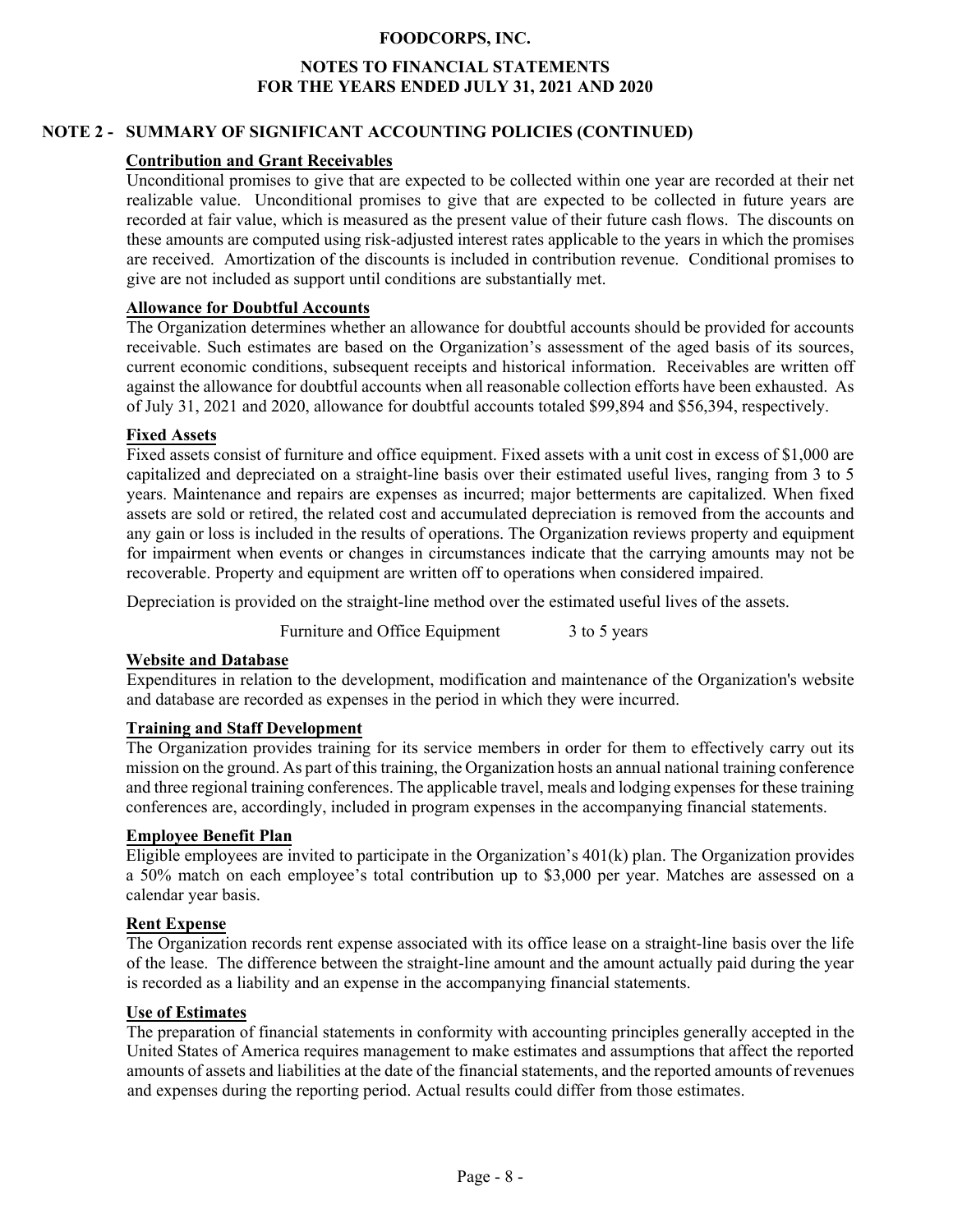#### **NOTES TO FINANCIAL STATEMENTS FOR THE YEARS ENDED JULY 31, 2021 AND 2020**

#### **NOTE 2 - SUMMARY OF SIGNIFICANT ACCOUNTING POLICIES (CONTINUED)**

#### **Basis of Presentation**

Net assets, revenues, gains and losses are classified based on the absence or existence and nature of donorimposed restrictions of the Organization and changes therein, are classified and reported as follows:

#### **(1) Net Assets Without Donor Restrictions:**

Net assets without donor restrictions include funds having no restriction as to use or purpose imposed by donors. In addition, net assets without donor restrictions include resources, which are set aside for board-designated purposes.

#### **(2) Net Assets With Donor Restrictions:**

Net assets subject to stipulations imposed by donors, and grantors. The Organization reports gifts of cash and other assets as revenue with donor restrictions if they are received with donor stipulations that limit the use of the donated assets. When a donor restriction expires, that is, when a stipulated time restriction ends or purpose restriction is accomplished, the net assets are reclassified as net assets without donor restriction and reported in the statements of activities as net assets released from restrictions. Other donor restrictions are perpetual in nature, where by the donor has stipulated the funds be maintained in perpetuity. As of July 31, 2021 and 2020, the Organization did not have any donor-restricted contributions that were perpetual in nature.

#### **Revenue Recognition**

The Organization recognizes revenue from contributions in accordance with Accounting Standards Update ("ASU") 2018-08, Not-For-Profit Entities (Topic 958): Clarifying the Scope and the Accounting Guidance for Contributions Received and Contributions Made. In accordance with ASU 2018-08, the Organization evaluates whether a transfer of assets is (1) an exchange transaction in which a resource provider is receiving commensurate value in return for the resources transferred or (2) a contribution. If the transfer of assets is determined to be an exchange transaction, the Organization records the transactions as allowable costs are incurred in accordance with ASC 958-605. If the transfer of assets is determined to be a contribution, the Organization evaluates whether the contribution is conditional based upon whether the agreement includes both (1) one or more barriers that must be overcome before the Organization is entitled to the assets transferred and promised and (2) a right of return of assets transferred or a right of release of a promisor's obligation to transfer assets.

For the years ended July 31, 2021 and 2020, there were conditional promises to give totaling \$91,667 and \$640,000, respectively, which stipulate milestone requirements not yet met by the Organization for future years through 2022.

Donated services are recognized as contributions if the services (a) create or enhance non-financial assets or (b) require special skills, are performed by people with those skills, and would otherwise be purchased by the Organization.

Program Service Fees are earned as the participating member hires complete their program year.

#### **New Accounting Pronouncements**

In February 2016, the FASB issued ASU 2016-02, Leases. This ASU will require lessees to recognize almost all leases on the statement of financial position as a right-of-use asset and a lease liability. For income statement purposes, the FASB retained a dual model, requiring leases to be classified as finance leases or operating leases. This update is effective for the fiscal year beginning January 1, 2022, with early adoption permitted. The Organization is currently assessing the effect that adoption of the new standard will have on its financial statements.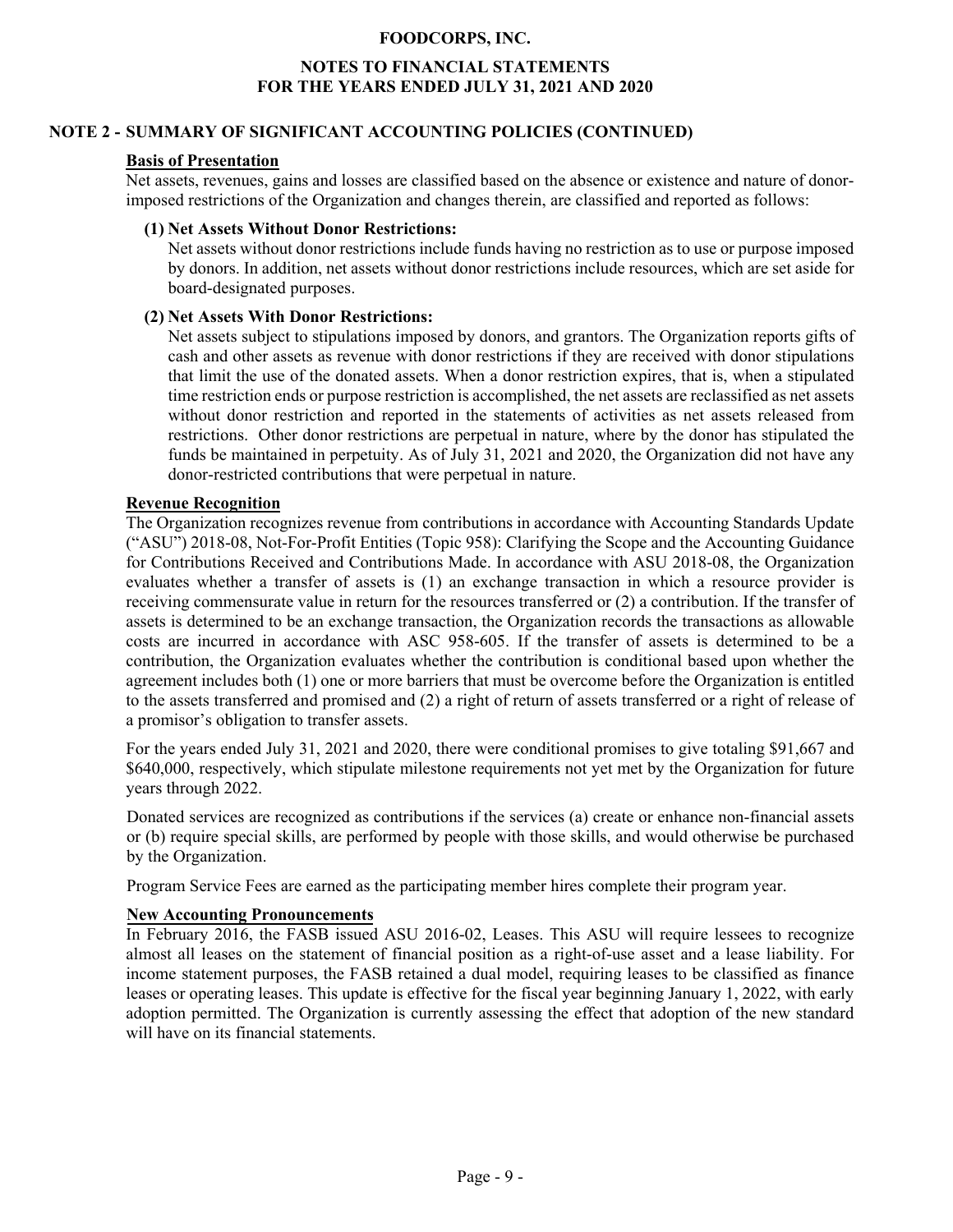#### **NOTES TO FINANCIAL STATEMENTS FOR THE YEARS ENDED JULY 31, 2021 AND 2020**

#### **NOTE 2 - SUMMARY OF SIGNIFICANT ACCOUNTING POLICIES (CONTINUED)**

#### **Income Taxes**

The Organization is a not-for-profit organization that is exempt from income taxes under Section 501(c) (3) of the Internal Revenue Code and classified by the Internal Revenue Service as other than a private foundation. The Organization is subject to routine audits by various federal, state and local taxing authorities; however, there are currently no audits for any tax periods in progress. The Organization believes it is no longer subject to income tax examinations for years prior to 2018.

The financial statements effects of a tax position taken or expected to be taken are recognized in the financial statements when it is more likely than not, based on the technical merits, that the position will be sustained upon examination. Interest and penalties, if any, are included in expenses in the Statement of Activities.

#### **Functional Allocation of Expenses**

The Organization's expenses are allocated to its programs and supporting services based upon direct expenditures incurred. Any expenditure that is not directly allocated is allocated among program and supporting services on a reasonable basis that is consistently applied generally based upon an analysis of personnel time allocated to each function.

#### **Measure of Operations**

The statements of activities reports all changes in net assets, including changes in net assets from operating and non-operating activities. Operating activities consist of those items attributable to the Organization's ongoing program services. Non-operating activities are limited to resources that generate returns from investments and other activities considered to be of a more unusual or nonrecurring nature. As of July 31, 2021 and 2020, the Organization did not have non-operating activities.

#### **Advertising Costs**

Advertising costs are generally charged to operations in the year incurred. For the years ended July 31, 2021 and 2020, there was no advertising expense.

#### **Comparative Information**

The financial statements include certain 2020 comparative information. With respect to the statement of activities, such prior year information is not presented by net asset class and, in the statement of functional expenses, 2020 expenses by natural classification are presented in total rather than by functional category. Accordingly, such information should be read in conjunction with the Organization's 2020 financial statements from which the summarized information was derived.

#### **Reclassifications**

It is the Organization's policy to reclassify, where appropriate, prior year financial statements to conform to current year presentation.

#### **NOTE 3 - PROPERTY AND EQUIPMENT**

At each fiscal year end, property and equipment consisted of the following:

|                                | 2021 |            | 2020 |                    |
|--------------------------------|------|------------|------|--------------------|
|                                |      |            |      |                    |
| Furniture and Office Equipment |      |            |      | 308,831 \$ 308,831 |
| Less: Accumulated Depreciation |      | (274, 788) |      | (219,688)          |
| Property and Equipment, Net    |      | 34,043     |      | 89,143             |

Depreciation expense for the years ended July 31, 2021 and 2020 was \$55,100 and \$57,657, respectively.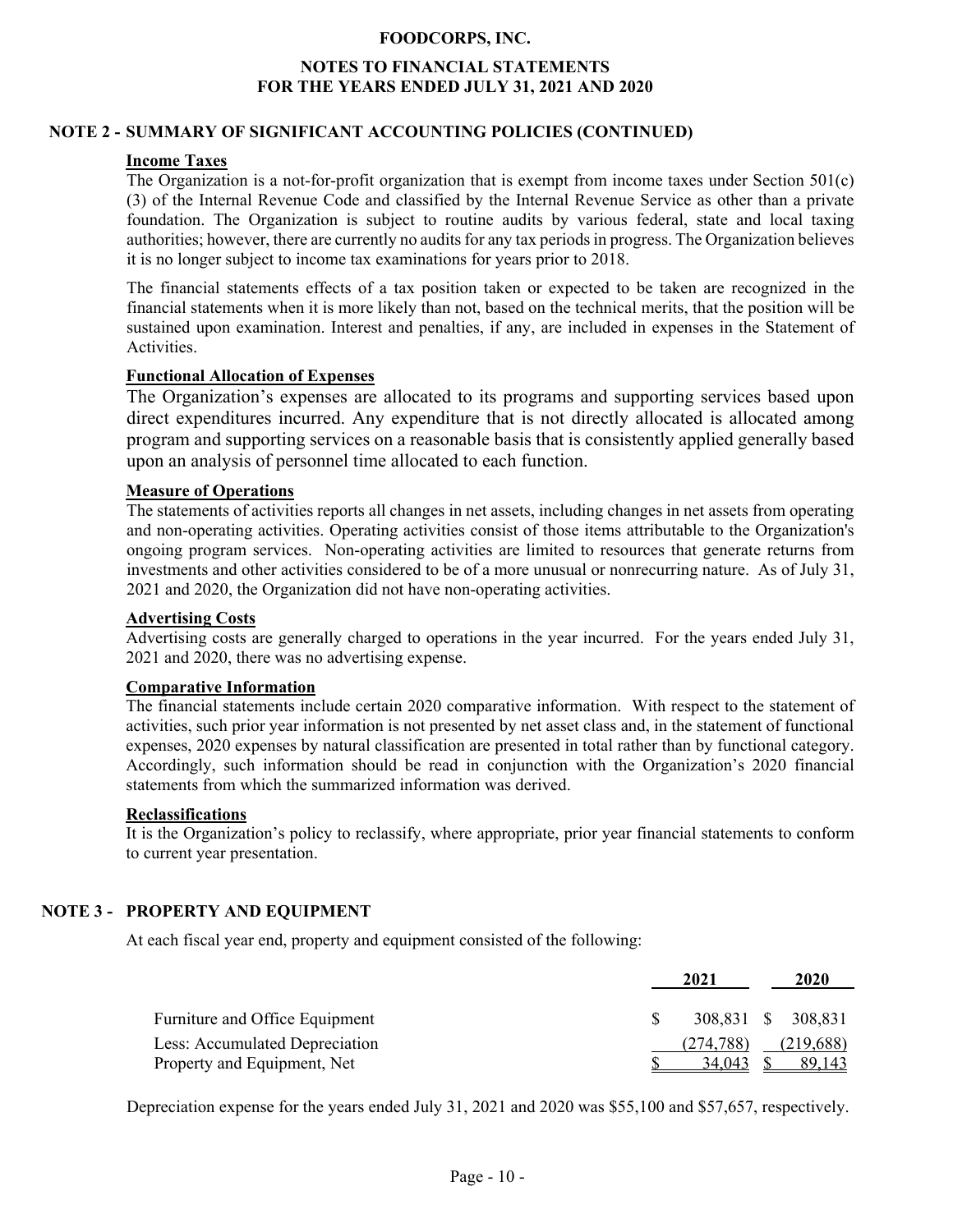#### **NOTES TO FINANCIAL STATEMENTS FOR THE YEARS ENDED JULY 31, 2021 AND 2020**

#### **NOTE 4 - COMMITMENTS AND CONTINGENCIES**

Certain grants and contracts may be subject to audit by funding sources. Such audits may result in disallowance of costs submitted for reimbursement. Management is of the opinion that such cost disallowances, if any, will not have a material effect on the accompanying financial statements. Accordingly, no amounts have been provided in the accompanying financial statements for such potential claims.

The Organization may be involved in legal actions arising in the ordinary course of its business. It is the opinion of management that such actions will be resolved without material effect on the Organization's financial position.

The COVID-19 pandemic, whose effects first became known in January 2020, is having a broad and negative impact on commerce and financial markets around the world. The United States and global markets experienced significant declines in value resulting from uncertainty caused by the pandemic. The Organization is closely monitoring its business operations and is working to minimize the impact on its operations. The extent of the impact of COVID-19 on the Organization's operational and financial performance will depend on certain developments, including the duration and spread of the outbreak and its impacts on the Organization's donors, employees, and vendors, all of which at present, cannot be determined. Accordingly, the extent to which COVID-19 may impact the Organization's financial position and results of its operations and cash flows is uncertain and the accompanying financial statements include no adjustments relating to the effects of this pandemic.

#### **NOTE 5 - EMPLOYEE BENEFIT PLANS**

During the years ended July 31, 2021 and 2020, the Organization contributed \$243,717 and \$168,387, respectively, to the 401(k) plan to meet the 50% employer match. Effective April 1, 2021, the Organization increased its employer match percentage from 50% to 100%, up to \$3,000.

#### **NOTE 6 - RELATED PARTIES**

The Organization received donations from members of the Board of Directors, as well as from various relatives of the Board. In addition, various members of the Organization's board of directors also served on the boards of unrelated organizations that contributed to the Organization and have pledged donations to the Organization. During the years ended July 31, 2021 and 2020, total contributions from Board Members and related parties total \$1,360,525 and \$1,851,448, respectively. During the year ended July 31, 2021 and 2020, the Organization paid \$13,500 and \$10,264, respectively, to an entity in which a board member holds the position of President and CEO and paid \$1,330 and \$1,368, respectively, to a board member for training services and travel reimbursements.

#### **NOTE 7 - CONCENTRATIONS AND CREDIT RISK**

Financial instruments that potentially subject the Organization to concentrations of credit risk consist principally of cash and cash equivalents accounts in financial institutions, which, from time to time, may exceed the Federal Depository Insurance Coverage limit. As of July 31, 2021 and 2020, cash and cash equivalents exceeding federally insured limits totaled \$8,458,327 and \$5,252,470, respectively. In assessing its risk, the Organization's policy is to maintain funds only with reputable financial institutions, and management believes the risk of losses is minimal.

Grants and contributions received from a single funder may, at times, exceed 20% of total support. The Organization assesses credit risk related to such grants on a contract-by-contract basis.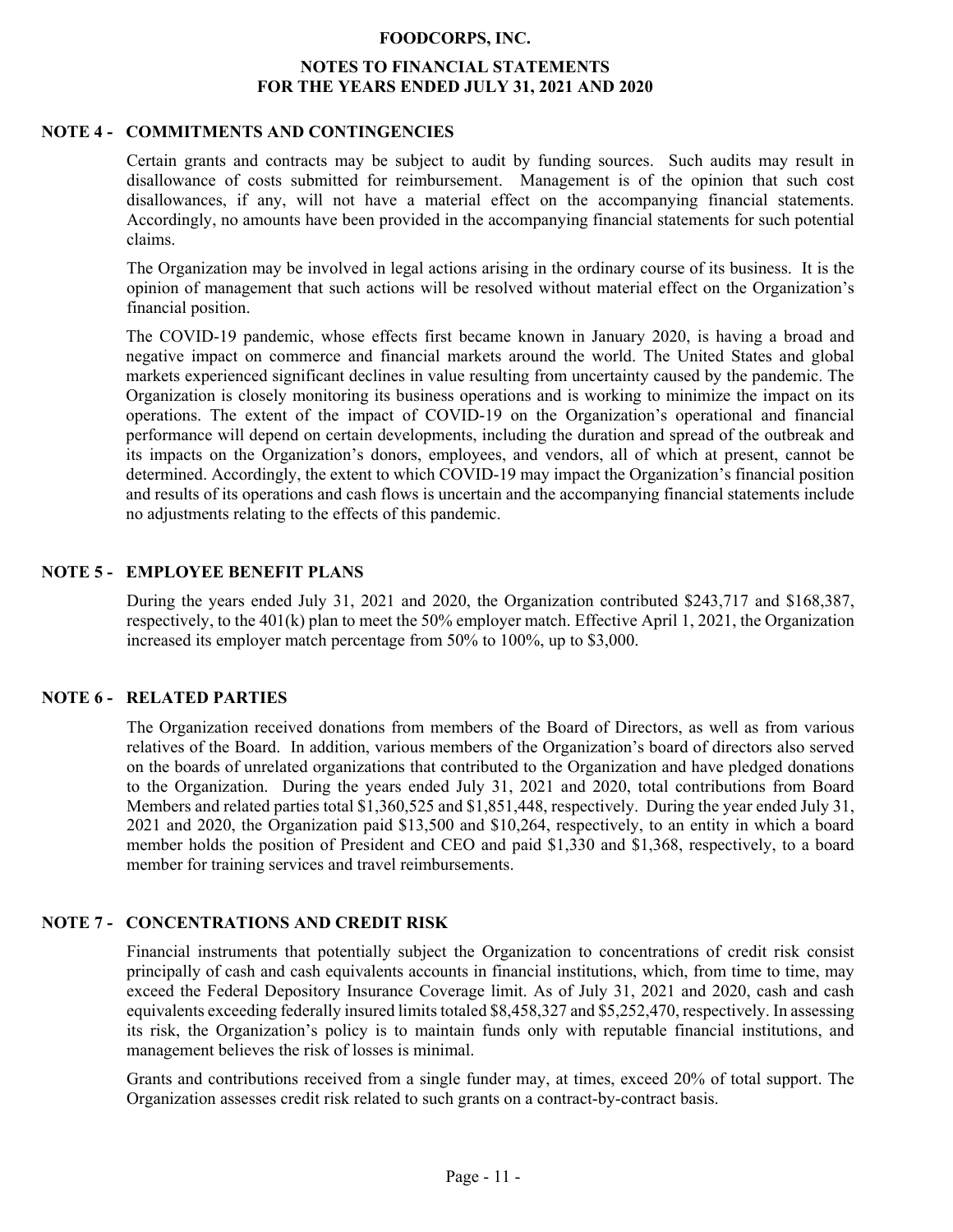#### **NOTES TO FINANCIAL STATEMENTS FOR THE YEARS ENDED JULY 31, 2021 AND 2020**

#### **NOTE 8 - LEASE COMMITMENTS AND RENTAL EXPENSE**

The Organization leases office and program space under various operating leases expiring at various dates through the fiscal year end 2026. In addition, the Organization has one office equipment-operating lease.

Future minimum lease payments are as follows:

| Year Ended July 31, |               |
|---------------------|---------------|
| 2022                | \$<br>406,916 |
| 2023                | 253,933       |
| 2024                | 262,587       |
| 2025                | 269,152       |
| 2026                | 137,377       |
| Total               |               |

Rent expense for the years ended July 31, 2021 and 2020 was \$532,651 and \$661,888, respectively.

#### **NOTE 9 - VOLUNTEER SERVICES**

During the years ended July 31, 2021 and 2020, many individuals volunteered their time and performed a variety of tasks that assisted the Organization. However, these services do not meet the criteria for recognition as contributed services.

#### **NOTE 10 - UNEARNED REVENUE**

As of July 31, 2021 and 2020, unearned revenue from program service fees was \$3,750 and \$12,500, respectively.

#### **NOTE 11 - DONATED GOODS AND SERVICES**

Donated goods and services that meet the requirements for recognition are recorded as revenue and expenses in the accompanying statement of activities. The Organization received donated food totaling \$ and \$15,000 for the years ending July 31, 2021 and 2020, respectively. For the years ended July 31, 2021 and 2020, the Organization received donated legal services and other professional services totaling \$15,277 and \$-, respectively. These products and services are included in training and staff development and professional fees in the accompanying financial statements, respectively. The values of the food and legal services are based upon estimates provided by the donors.

For the year ended July 31, 2021 and 2020, the Organization received donated stock totaling \$768,574 and \$209,923, respectively, that has been included in contributions and grants on the statement of activities.

#### **NOTE 12 - BAD DEBT EXPENSE**

Bad debt expense for years ending July 31, 2021 and 2020 totaled \$53,518 and \$77,922, respectively.

#### **NOTE 13 - RECEIVABLES**

Receivables, including contributions and grants, government grants, and program services and other receivables, were discounted to net present value using a discount rate of 3.5%. Total receivables as of July 31, 2021 and 2020 consisted of the following: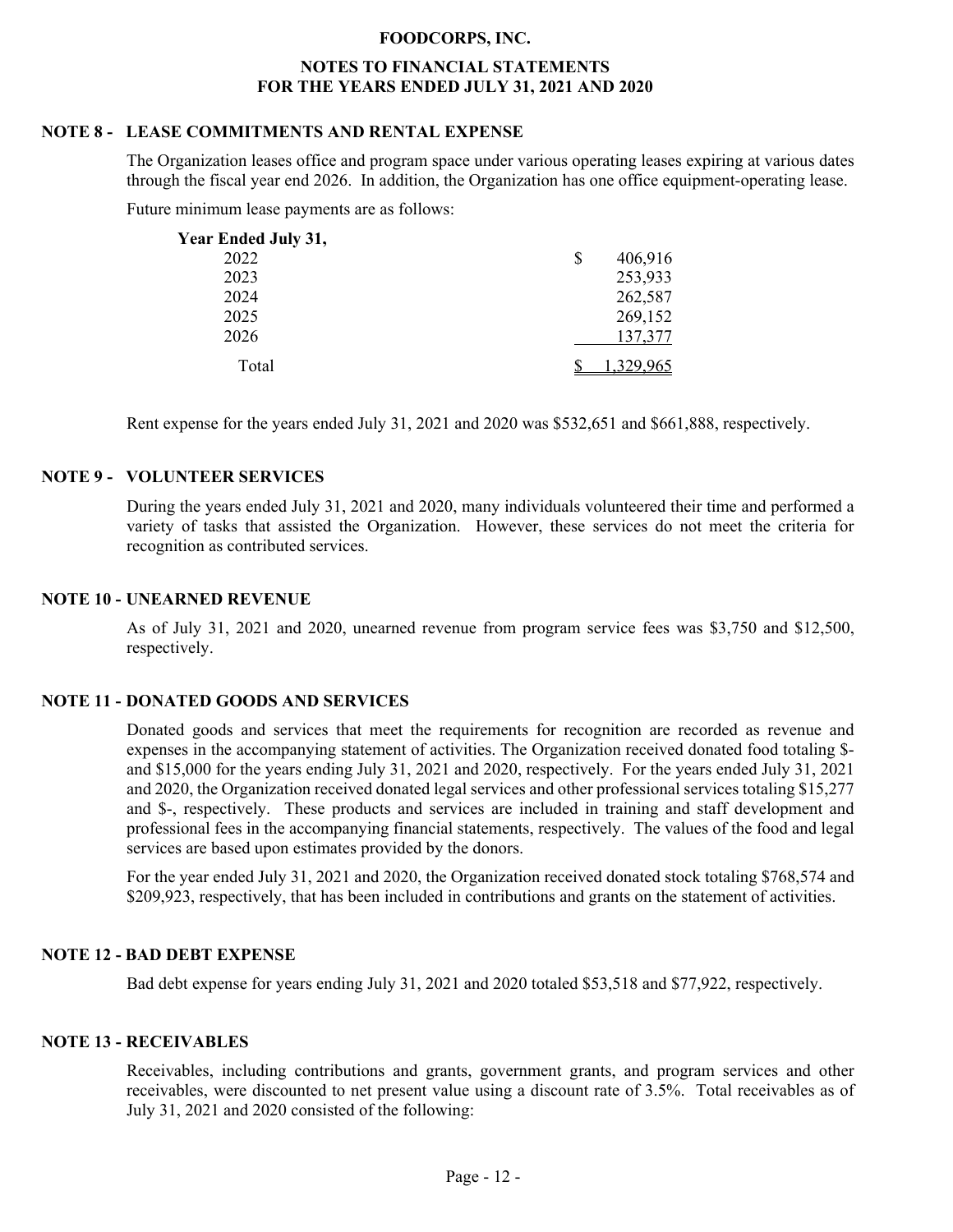#### **NOTES TO FINANCIAL STATEMENTS FOR THE YEARS ENDED JULY 31, 2021 AND 2020**

#### **NOTE 13 - RECEIVABLES (CONTINUED)**

|                                       | 2021        | 2020        |
|---------------------------------------|-------------|-------------|
| Amount Due In:                        |             |             |
| Less Than One Year                    | \$2,599,388 | \$6,131,541 |
| One to Three Years                    | 1,431,250   | 1,773,750   |
| Four or More Years                    |             | 600,000     |
| Total Receivables, Gross              | 4,030,638   | 8,505,291   |
| Less: Discount to Present Value       | (68,003)    | (141, 075)  |
| Less: Allowance for Doubtful Accounts | (99,894)    | (56, 395)   |
| Total Receivables, Net                |             |             |

#### **NOTE 14 - NET ASSETS WITHOUT DONOR RESTRICTIONS**

For the years ending July 31, 2021 and 2020, the Organization's net assets without donor restrictions is comprised of undesignated and Board-designated funds totaling \$5,451,105 and \$3,422,490, respectively.

#### **NOTE 15 - NET ASSETS WITH DONOR RESTRICTIONS**

The Organization's net assets with donor restrictions as of July 31, 2021 and 2020 were restricted for the following purposes:

|                                   | 2021         | 2020               |
|-----------------------------------|--------------|--------------------|
| Restricted as to Purpose and Time | \$ 661.457   | \$1,292,604        |
| Time Restricted – Multi-year      | 5.430,062    | 6,034,599          |
|                                   | \$ 6,091,519 | <u>\$7,327,203</u> |

Net assets released from restriction for the years ended July 31, 2021 and 2020 were due to the following purposes:

|                                                              | 2021         | 2020        |
|--------------------------------------------------------------|--------------|-------------|
| Purpose and Time Restriction Satisfied                       | \$1,825,333  | \$3,687,129 |
| Purpose Satisfied                                            | 3,424,976    | 645,874     |
| <b>Time Restriction Satisfied</b>                            | 4,877,640    | 3,678,367   |
|                                                              | \$10,127,949 | \$8,011,370 |
| Net assets with donor restrictions are available as follows: |              |             |
|                                                              | 2021         | 2020        |
| July 31, 2021                                                | \$.          | \$5,084,527 |
| July 31, 2022                                                | 4,728,272    | 1,065,556   |
| July 31, 2023                                                | 803,140      | 635,954     |
| July 31, 2024                                                | 560,107      | 541,166     |
|                                                              | 6.091.519    | 7,327,203   |

#### **NOTE 16 - SBA – PAYCHECK PROTECTION PROGRAM LOAN**

As a response to the COVID-19 pandemic, the U.S. federal government passed the Coronavirus Aid, Relief, and Economic Security Act ("CARES Act"). In April 2020, the Organization received a Paycheck Protection Program loan ("PPP") under the CARES Act, administered by Small Business Administration ("SBA") totaling \$2,266,400. The Organization initially recorded the loan as a refundable advance and subsequently recognized grant revenue in accordance with guidance for conditional contributions; that is, once the measurable performances or other barrier and right of return of the PPP loan no longer existed. In fiscal 2021, the Organization recognized PPP grant revenue as the conditions for use of the funds had been met, and the Organization received notification from the lender that the loan was forgiven.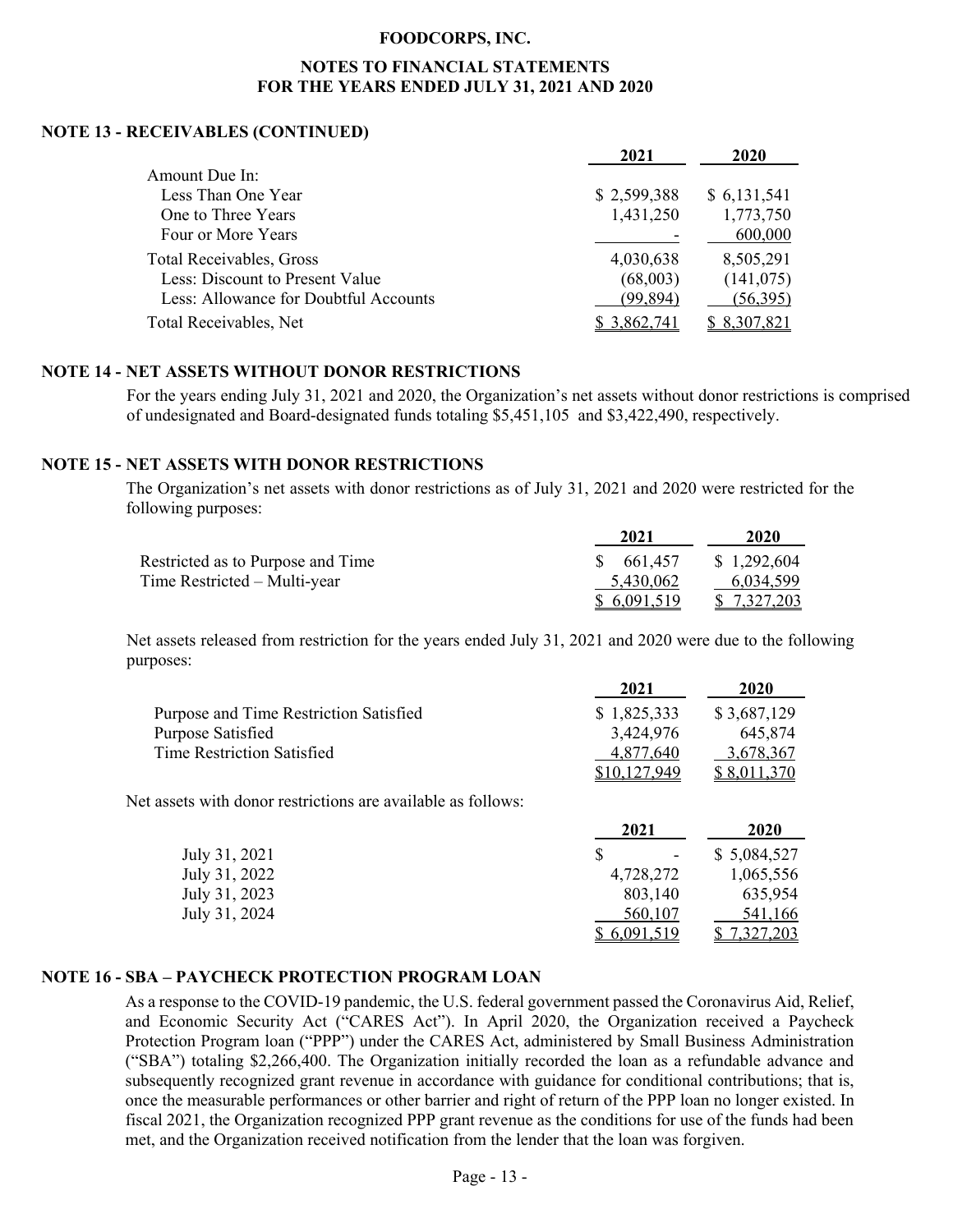#### **NOTES TO FINANCIAL STATEMENTS FOR THE YEARS ENDED JULY 31, 2021 AND 2020**

#### **NOTE 17 - LIQUIDITY AND AVAILABILITY OF RESOURCES**

The Organization's financial assets available within one year of the statements of financial position date for general expenditure are as follows:

| Financial Assets as of July 31:                                                                                                                                              | 2021                          | 2020                        |
|------------------------------------------------------------------------------------------------------------------------------------------------------------------------------|-------------------------------|-----------------------------|
| Cash and Cash Equivalents<br>Receivables, Net                                                                                                                                | \$.<br>8,646,208<br>3,862,741 | 5,429,878<br>S<br>8,307,821 |
| Total Financial Assets Available within One Year                                                                                                                             | 12,508,949                    | 13,737,699                  |
| Less:<br>Contractual, Legal or Donor-imposed Restrictions:<br>Restricted by Donors with Purpose and Time Restrictions<br>Contribution and Grant Receivables, Net - Long Term | 661,457<br>1,363,247          | 119,000<br>2,232,675        |
| Total Amounts Unavailable for General Expenditures<br>Within One Year                                                                                                        | 2,024,704                     | 2,351,675                   |
| Total Financial Assets Available to Management for<br>General Expenditure within One Year                                                                                    | 10,484,245                    | 11,386,024                  |

The Organization's goal is to maintain financial assets to meet four to six months of supporting service expenses (approximately \$2.1 million) and two to three months of total expenses (approximately \$4.2 million). As part of its liquidity plan, the Organization has the ability to scale-back and reduce non-essential support services.

#### **NOTE 18 - SUBSEQUENT EVENTS**

The Organization evaluated subsequent events through March 15, 2022, which is the date the financial statements were available to be issued. The Organization is not aware of any subsequent events which would require recognition or disclosure in the accompanying financial statements.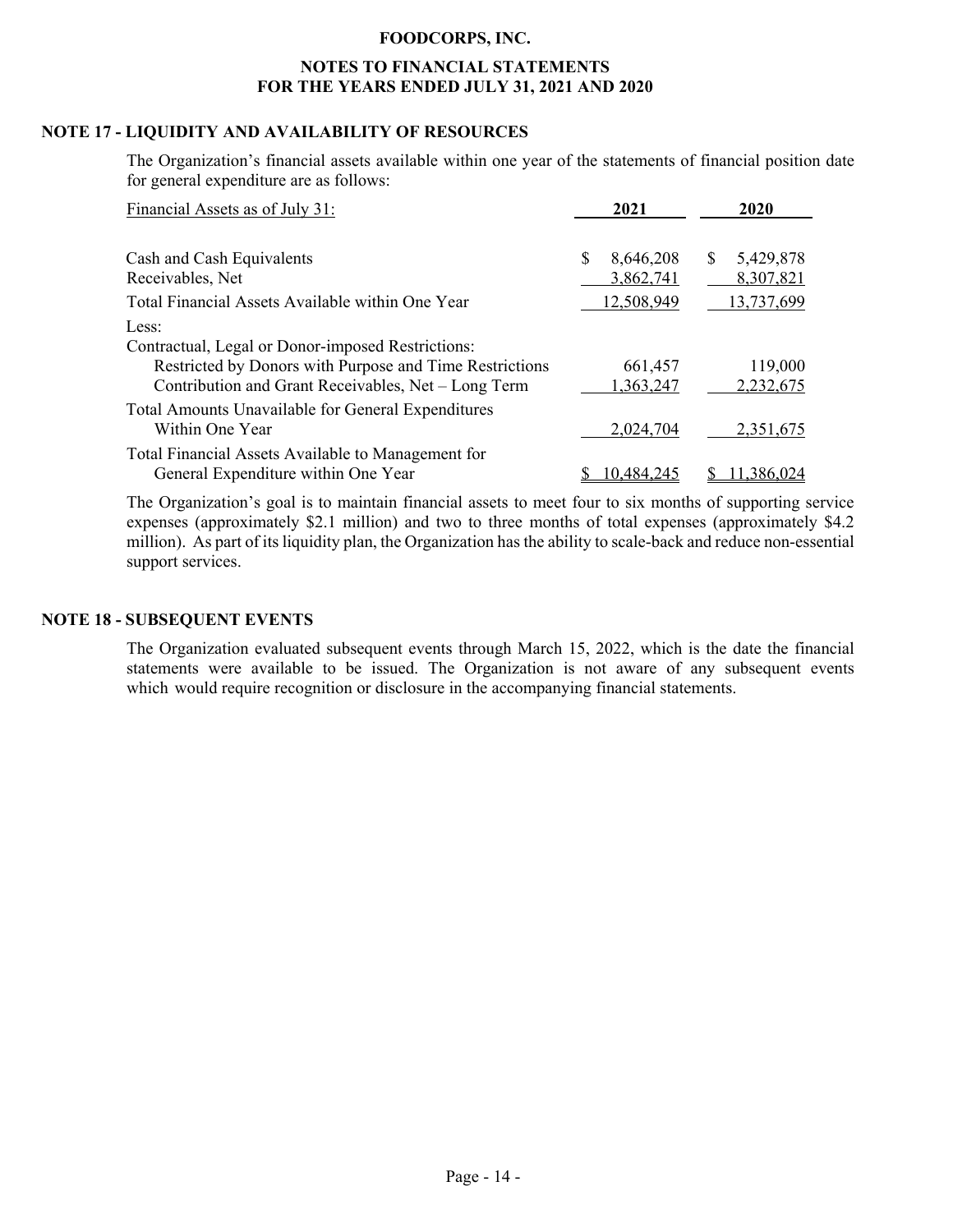# **FOODCORPS, INC. SUPPLEMENTARY INFORMATION UNIFORM GUIDANCE REPORTS YEAR ENDED JULY 31, 2021**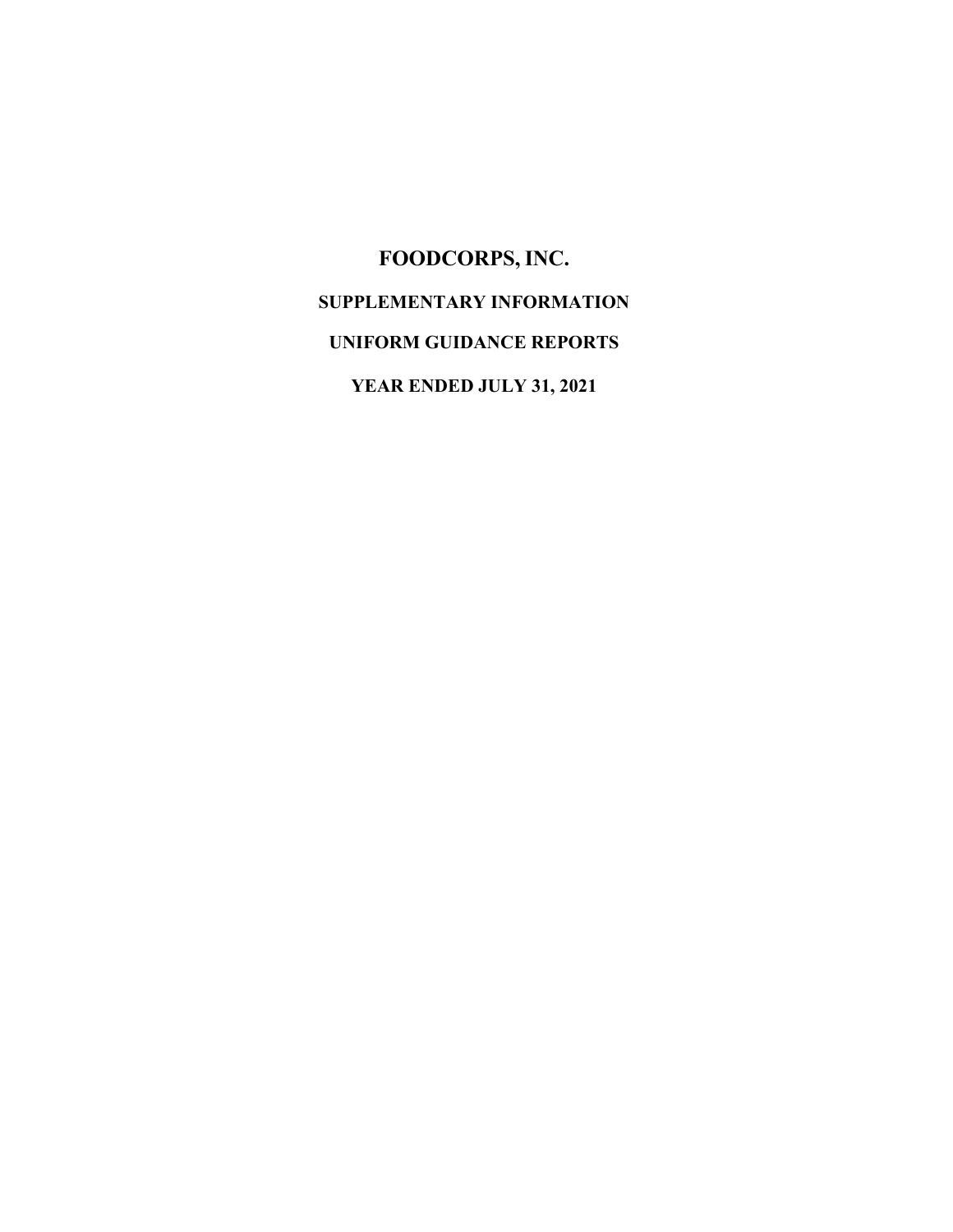#### **FOODCORPS, INC. SCHEDULE OF EXPENDITURES OF FEDERAL AWARDS FOR THE YEAR ENDED JULY 31, 2021**

| <b>Federal Grantor/Pass-through Grantor/Program Title</b>                              | Pass-through<br><b>Entity's Identifying</b><br><b>Number</b> | Federal<br><b>CFDA</b><br><b>Number</b> | Federal<br><b>Expenditures</b> | <b>Amounts</b><br><b>Provided to</b><br><b>Subrecipients</b> |
|----------------------------------------------------------------------------------------|--------------------------------------------------------------|-----------------------------------------|--------------------------------|--------------------------------------------------------------|
| <b>U.S Department of Agriculture</b>                                                   |                                                              |                                         |                                |                                                              |
| State Administrative Matching Grants for the Supplemental Nutrition Assistance Program | Direct                                                       | 10.561                                  | 18,224<br>S.                   | S                                                            |
| <b>Total U.S. Department of Agriculture</b>                                            |                                                              |                                         | 18,224                         |                                                              |
| <b>Corporation for National and Community Service</b>                                  |                                                              |                                         |                                |                                                              |
| AmeriCorps                                                                             | Direct                                                       | 94.006                                  | 2,062,830                      |                                                              |
| Passed through Connecticut Commission on Community Service:                            |                                                              |                                         |                                |                                                              |
| AmeriCorps                                                                             | 20DHE1266AA                                                  | 94.006                                  | 233,680                        |                                                              |
| Passed through University of Hawaii:                                                   |                                                              |                                         |                                |                                                              |
| AmeriCorps                                                                             | 19FXHHI002                                                   | 94.006                                  | 151,000                        |                                                              |
| Passed through Massachusetts Service Alliance:                                         |                                                              |                                         |                                |                                                              |
| AmeriCorps                                                                             | 19FXHMA002                                                   | 94.006                                  | 299,880                        |                                                              |
| Passed through California Volunteers:                                                  |                                                              |                                         |                                |                                                              |
| AmeriCorps                                                                             | 20ESHY27-X115                                                | 94.006                                  | 410,130                        |                                                              |
| <b>Total Corporation for National and Community Service</b>                            |                                                              |                                         | 3,157,520                      |                                                              |
| <b>Total Expenditures of Federal Awards</b>                                            |                                                              |                                         | 3,175,744<br>ъ                 | ×.                                                           |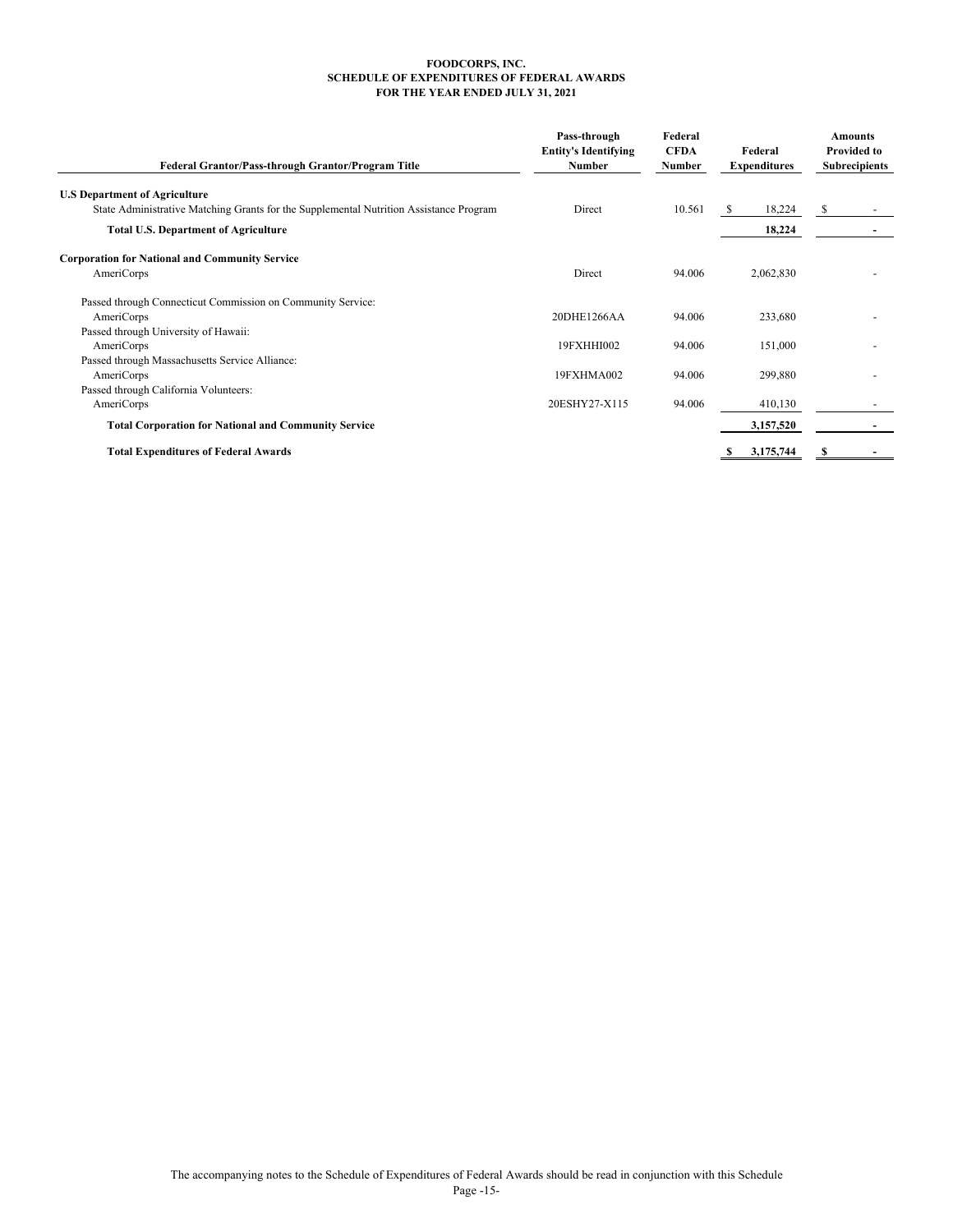# **FOODCORPS, INC. NOTES TO THE SCHEDULE OF EXPENDITURES OF FEDERAL AWARDS FOR THE YEAR ENDED JULY 31, 2021**

#### **NOTE 1 – BASIS OF PRESENTATION**

The accompanying schedule of expenditures of federal awards (the "Schedule") includes the federal grant activity of FoodCorps, Inc. under programs of the federal government for the year ended July 31, 2021. The information in this schedule is presented in accordance with the requirements of Title 2 U.S. *Code of Federal Regulations* Part 200, *Uniform Administration Requirements, Cost Principles, and Audit Requirements for Federal Awards* (Uniform Guidance). Because the Schedule presents only a selected portion of the operations of FoodCorps, Inc. it is not intended to and does not present the financial position, change in net assets, or cash flows of FoodCorps Inc.

#### **NOTE 2 – BASIS OF ACCOUNTING**

The accompanying Schedule of Expenditures of Federal Awards of FoodCorps, Inc. is presented on the accrual basis of accounting.

#### **NOTE 3 – SUMMARY OF SIGNIFICANT ACCOUNTING POLICIES**

Expenditures reported on the Schedule are reported on the accrual basis of accounting. Such expenditures are recognized following the cost principles contained in the Uniform Guidance, Cost Principles for Non-Profit Organizations, wherein certain types of expenditures are not allowable or are limited as to reimbursement.

#### **NOTE 4 – INDIRECT COST RATE**

FoodCorps Inc. has elected to use the 10 percent de minimis indirect cost rate as allowed under the Uniform Guidance.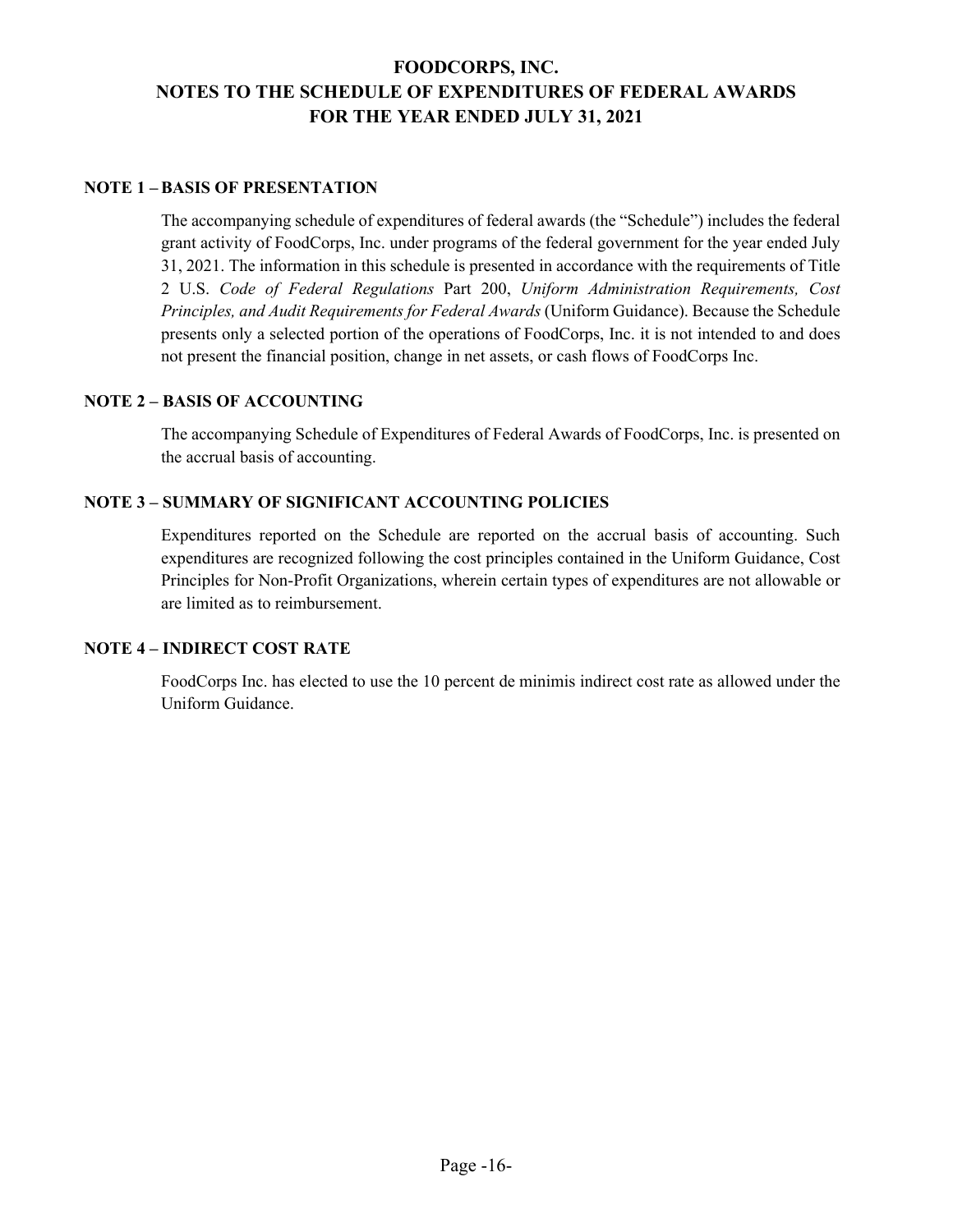

12 West 32nd Street, 10th Floor New York, NY 10001

 $(212) 563 - 2525$ Fax: 212 563-3549 www.randmcpa.com

#### **INDEPENDENT AUDITORS' REPORT ON INTERNAL CONTROL OVER FINANCIAL REPORTING AND ON COMPLIANCE AND OTHER MATTERS BASED ON AN AUDIT OF FINANCIAL STATEMENTS PERFORMED IN ACCORDANCE WITH** *GOVERNMENT AUDITING STANDARDS*

To the Board of Directors FoodCorps, Inc. New York, New York

We have audited, in accordance with the auditing standards generally accepted in the United States of America and the standards applicable to financial audits contained in *Government Auditing Standards* issued by the Comptroller General of the United States, the financial statements of FoodCorp Inc. (a nonprofit organization), which comprise the statement of financial position as of July 31, 2021, and the related statements of activities, functional expenses and cash flows for the year then ended, and the related notes to the financial statements, and have issued our report thereon dated March 15, 2022.

#### **Internal Control Over Financial Reporting**

In planning and performing our audit of the financial statements, we considered FoodCorp Inc.'s internal control over financial reporting (internal control) as a basis for designing audit procedures that are appropriate in the circumstances for the purpose of expressing our opinion on the financial statements, but not for the purpose of expressing an opinion on the effectiveness of FoodCorp Inc.'s internal control. Accordingly, we do not express an opinion on the effectiveness of FoodCorp Inc.'s internal control.

A *deficiency in internal control* exists when the design or operation of a control does not allow management or employees, in the normal course of performing their assigned functions, to prevent, or detect and correct, misstatements on a timely basis. A *material weakness* is a deficiency, or a combination of deficiencies, in internal control, such that there is a reasonable possibility that a material misstatement of the entity's financial statements will not be prevented, or detected and corrected on a timely basis. A *significant deficiency* is a deficiency, or a combination of deficiencies, in internal control that is less severe than a material weakness, yet important enough to merit attention by those charged with governance.

Our consideration of the internal control was for the limited purpose described in the first paragraph of this section and was not designed to identify all deficiencies in internal control that might be material weaknesses or significant deficiencies. Given these limitations, during our audit we did not identify any deficiencies in internal control that we considered to be material weaknesses. However, material weaknesses may exist that have not been identified.

#### **Compliance and Other Matters**

As part of obtaining reasonable assurance about whether FoodCorp Inc.'s financial statements are free from material misstatement, we performed tests of its compliance with certain provisions of laws, regulations, contracts, and grant agreements, noncompliance with which could have a direct and material effect on the financial statements. However, providing an opinion on compliance with those provisions was not an objective of our audit, and accordingly, we do not express such an opinion. The results of our tests disclosed no instances of noncompliance or other matters that are required to be reported under *Government Auditing Standards.* 

#### **Purpose of this Report**

The purpose of this report is solely to describe the scope of our testing of internal control and compliance and the results of that testing, and not to provide an opinion on the effectiveness of the organization's internal control or on compliance. This report is an integral part of an audit performed in accordance with *Government Auditing Standards* in considering the organization's internal control and compliance. Accordingly, this communication is not suitable for any other purpose.

Rosenberg + Manente PLLC

Rosenberg and Manente, PLLC Certified Public Accountants

New York, NY March 15, 2022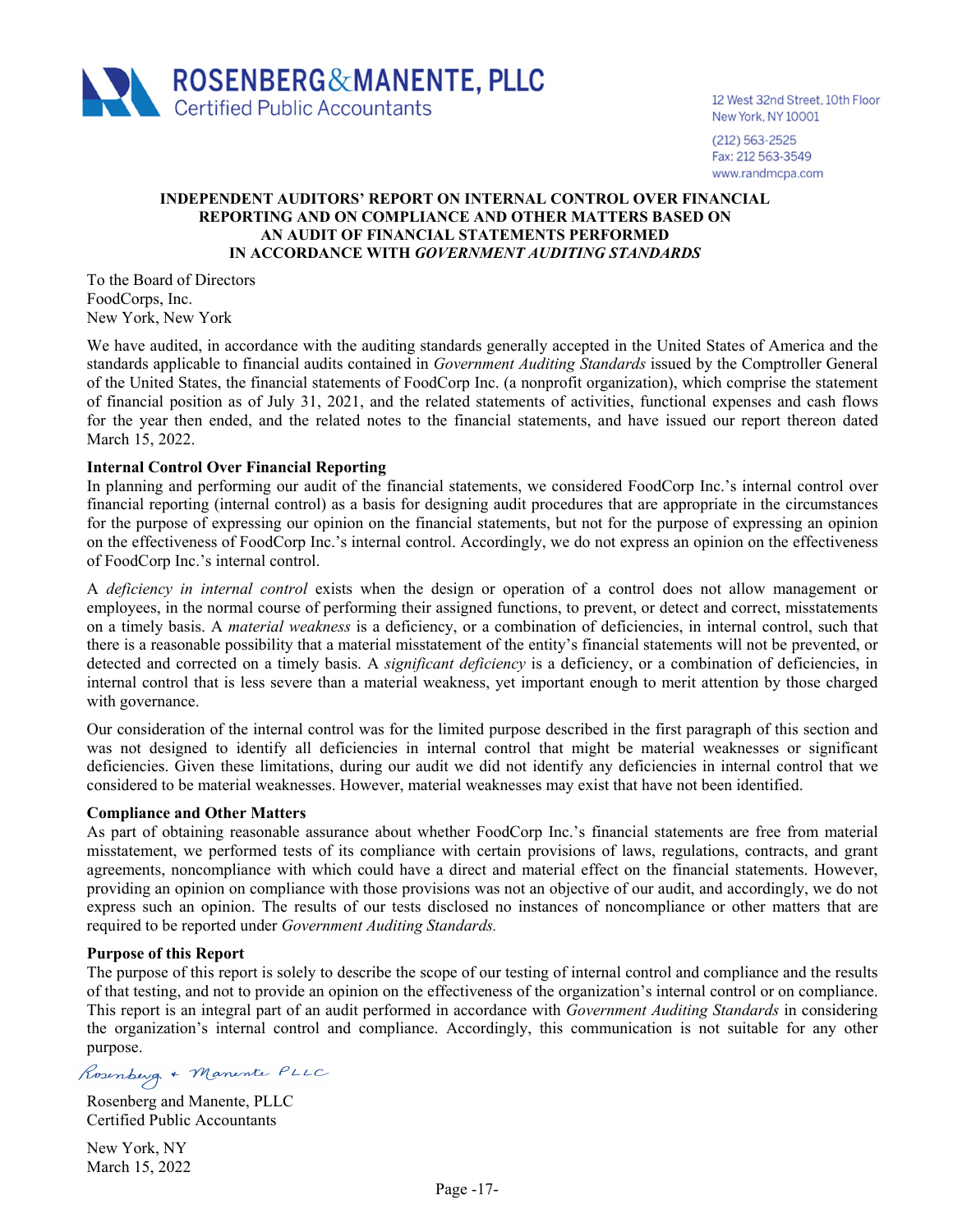

12 West 32nd Street, 10th Floor New York, NY 10001

 $(212) 563 - 2525$ Fax: 212 563-3549 www.randmcpa.com

#### **INDEPENDENT AUDITORS' REPORT ON COMPLIANCE FOR EACH MAJOR PROGRAM AND ON INTERNAL CONTROL OVER COMPLIANCE REQUIRED BY THE UNIFORM GUIDANCE**

To the Board of Director FoodCorps, Inc. New York, New York

#### **Report on Compliance for Each Major Federal Program**

We have audited FoodCorps, Inc.'s compliance with the types of compliance requirements described in the *OMB Compliance Supplement* that could have a direct and material effect on each of FoodCorps, Inc.'s major federal programs for the year ended July 31, 2021. FoodCorps, Inc.'s major federal programs are identified in the summary of auditor's results section of the accompanying schedule of findings and questioned costs.

#### *Management's Responsibility*

Management is responsible for compliance with federal statutes, regulations, and the terms and conditions of its federal awards applicable to its federal programs.

#### *Auditors' Responsibility*

Our responsibility is to express an opinion on compliance for each of FoodCorps, Inc.'s major federal programs based on our audit of the types of compliance requirements referred to above. We conducted our audit of compliance in accordance with auditing standards generally accepted in the United States of America; the standards applicable to financial audits contained in *Government Auditing Standards*, issued by the Comptroller General of the United States; and the audit requirements of Title 2 U.S. *Code of Federal Regulations* Part 200, *Uniform Administrative Requirements, Cost Principles, and Audit Requirements for Federal Awards* (Uniform Guidance). Those standards and the Uniform Guidance require that we plan and perform the audit to obtain reasonable assurance about whether noncompliance with the types of compliance requirements referred to above that could have a direct and material effect on a major federal program occurred. An audit includes examining, on a test basis, evidence about FoodCorps, Inc.'s compliance with those requirements and performing such other procedures as we considered necessary in the circumstances.

We believe that our audit provides a reasonable basis for our opinion on compliance for each major federal program. However, our audit does not provide a legal determination of FoodCorps, Inc.'s compliance.

#### *Opinion on Each Major Federal Program*

In our opinion, FoodCorps, Inc. complied, in all material respects, with the types of compliance requirements referred to above that could have a direct and material effect on each of its major federal programs for the year ended July 31, 2021.

#### **Report on Internal Control Over Compliance**

Management of FoodCorps, Inc. is responsible for establishing and maintaining effective internal control over compliance with the types of compliance requirements referred to above. In planning and performing our audit of compliance, we considered FoodCorps, Inc.'s internal control over compliance with the types of requirements that could have a direct and material effect on each major federal program to determine the auditing procedures that are appropriate in the circumstances for the purpose of expressing an opinion on compliance for each major federal program and to test and report on internal control over compliance in accordance with the Uniform Guidance, but not for the purpose of expressing an opinion on the effectiveness of internal control over compliance. Accordingly, we do not express an opinion on the effectiveness of FoodCorps, Inc.'s internal control over compliance.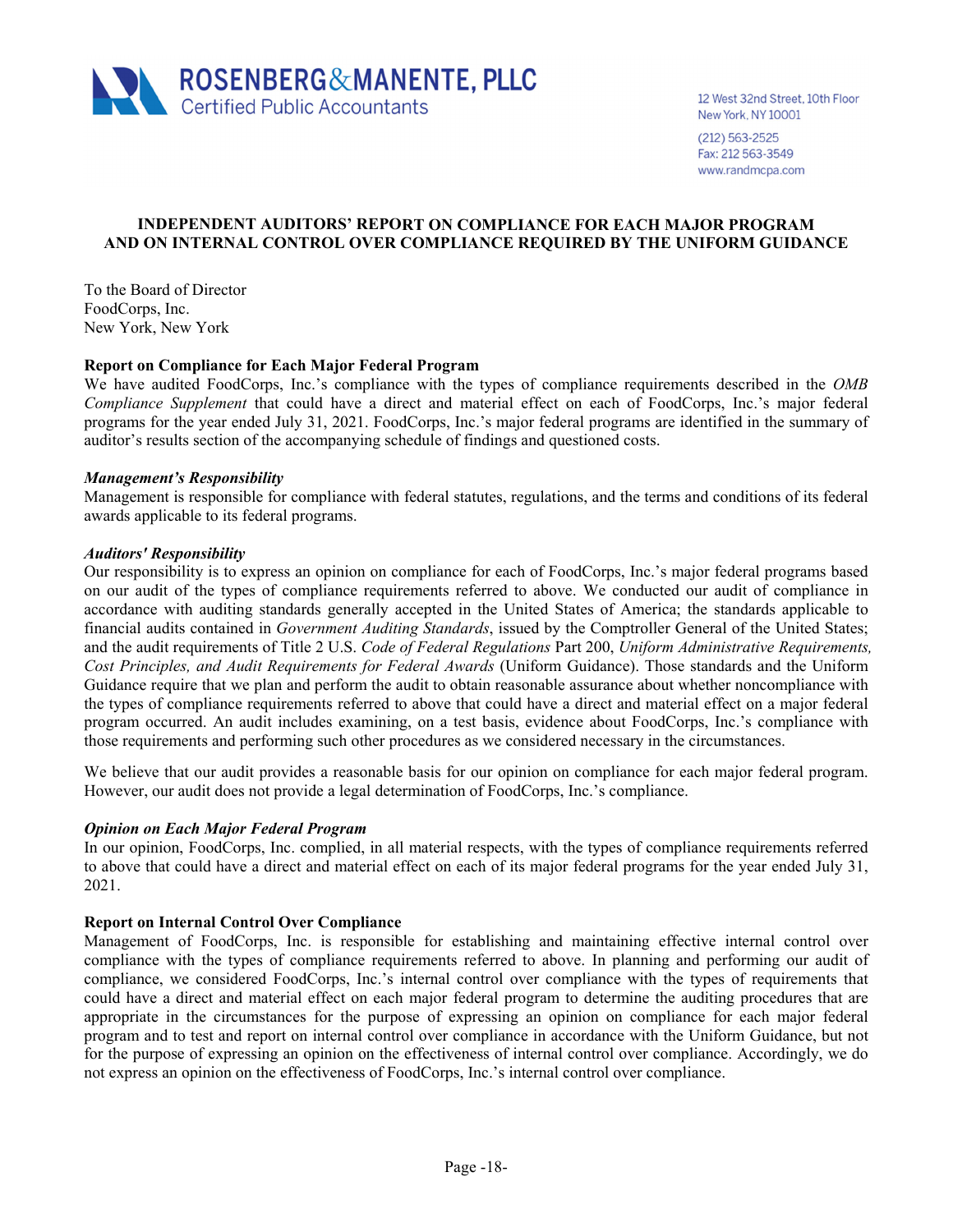#### **INDEPENDENENT AUDITORS' REPORT ON COMPLIANCE FOR EACH MAJOR FEDERAL PRGRAM AND ON INTERNAL CONTROL OVER COMPLAINCE REQUIRED BY THE UNIFORM GUIDANCE**

A *deficiency in internal control over compliance* exists when the design or operation of a control over compliance does not allow management or employees, in the normal course of performing their assigned functions, to prevent, or detect and correct, noncompliance with a type of compliance requirement of a federal program on a timely basis. A *material weakness in internal control over compliance* is a deficiency, or combination of deficiencies, in internal control over compliance, such that there is a reasonable possibility that material noncompliance with a type of compliance requirement of a federal program will not be prevented, or detected and corrected, on a timely basis. A *significant deficiency in internal control over compliance* is a deficiency, or a combination of deficiencies, in internal control over compliance with a type of compliance requirement of a federal program that is less severe than a material weakness in internal control over compliance, yet important enough to merit attention by those charged with governance.

Our consideration of internal control over compliance was for the limited purpose described in the first paragraph of this section and was not designed to identify all deficiencies in internal control over compliance that might be material weaknesses or significant deficiencies. We did not identify any deficiencies in internal control over compliance that we consider to be material weaknesses. However, material weaknesses may exist that have not been identified.

The purpose of this report on internal control over compliance is solely to describe the scope of our testing of internal control over compliance and the results of that testing based on the requirements of the Uniform Guidance. Accordingly, this report is not suitable for any other purpose.

Rosenberg + Manente PLLC

Rosenberg and Manente, PLLC Certified Public Accountants

New York, NY March 15, 2022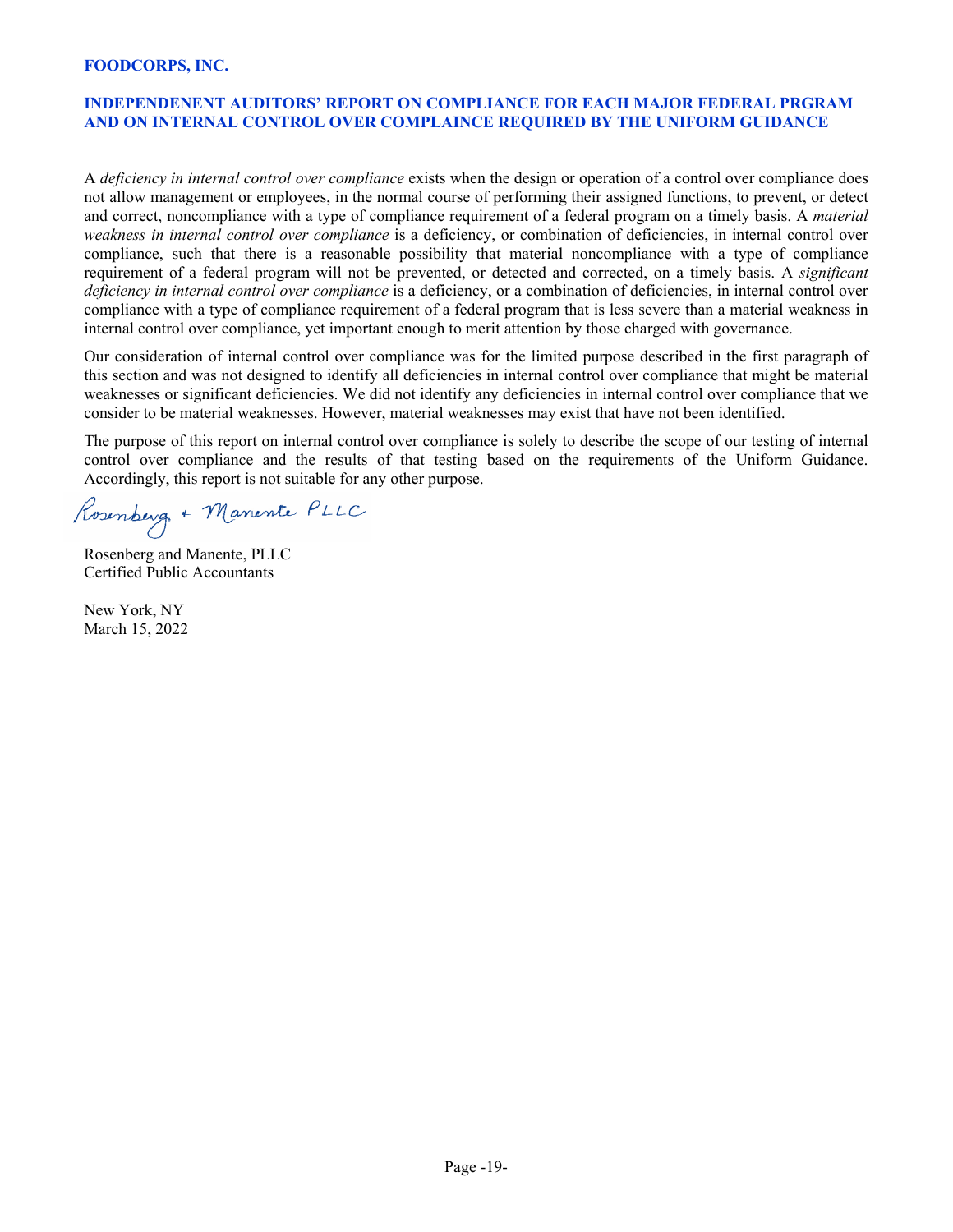# **FOODCORP INC. SCHEDULE OF FINDINGS AND QUESTIONED COSTS YEAR ENDED JULY 31, 2021**

#### **SECTION I - SUMMARY OF AUDITORS' RESULTS**

#### **Financial Statements**

| Type of auditor's report issued                                                               | Unmodified                                      |
|-----------------------------------------------------------------------------------------------|-------------------------------------------------|
| Internal control over financial reporting:                                                    |                                                 |
| Material weakness(es) identified?                                                             | yes $\frac{\mathbf{x}}{2}$ no                   |
| Significant deficiency(ies) identified?<br>$\bullet$                                          | $\frac{\ }{2}$ yes $\frac{\ }{2}$ none reported |
| Noncompliance material to financial statements noted?                                         | $yes$ <b>x</b> no                               |
| <b>Federal Award</b>                                                                          |                                                 |
| Internal control over major federal programs:                                                 |                                                 |
| Material weakness(es) identified?                                                             | yes<br>$\mathbf{x}$ no                          |
| Significant deficiency(ies) identified?<br>٠                                                  | yes <b>x</b> none reported                      |
| Type of auditors' report issued on                                                            |                                                 |
| Compliance for major programs                                                                 | Unmodified                                      |
| Any audit findings disclosed that are                                                         |                                                 |
| required to be reported in accordance with<br>Section CFR 200.516(a) of the Uniform Guidance? | yes<br>$\mathbf{x}$ no                          |
|                                                                                               |                                                 |
| <b>Identification of Major Programs:</b>                                                      |                                                 |
| $CFDA$ Number(s)                                                                              | Name of Federal Program or Cluster              |
| 94.006                                                                                        | AmeriCorps                                      |
| Dollar threshold used to distinguish between                                                  |                                                 |
| Type A and Type B programs:                                                                   | \$750,000                                       |
| Auditee qualified as low-risk auditee?                                                        | x yes no                                        |